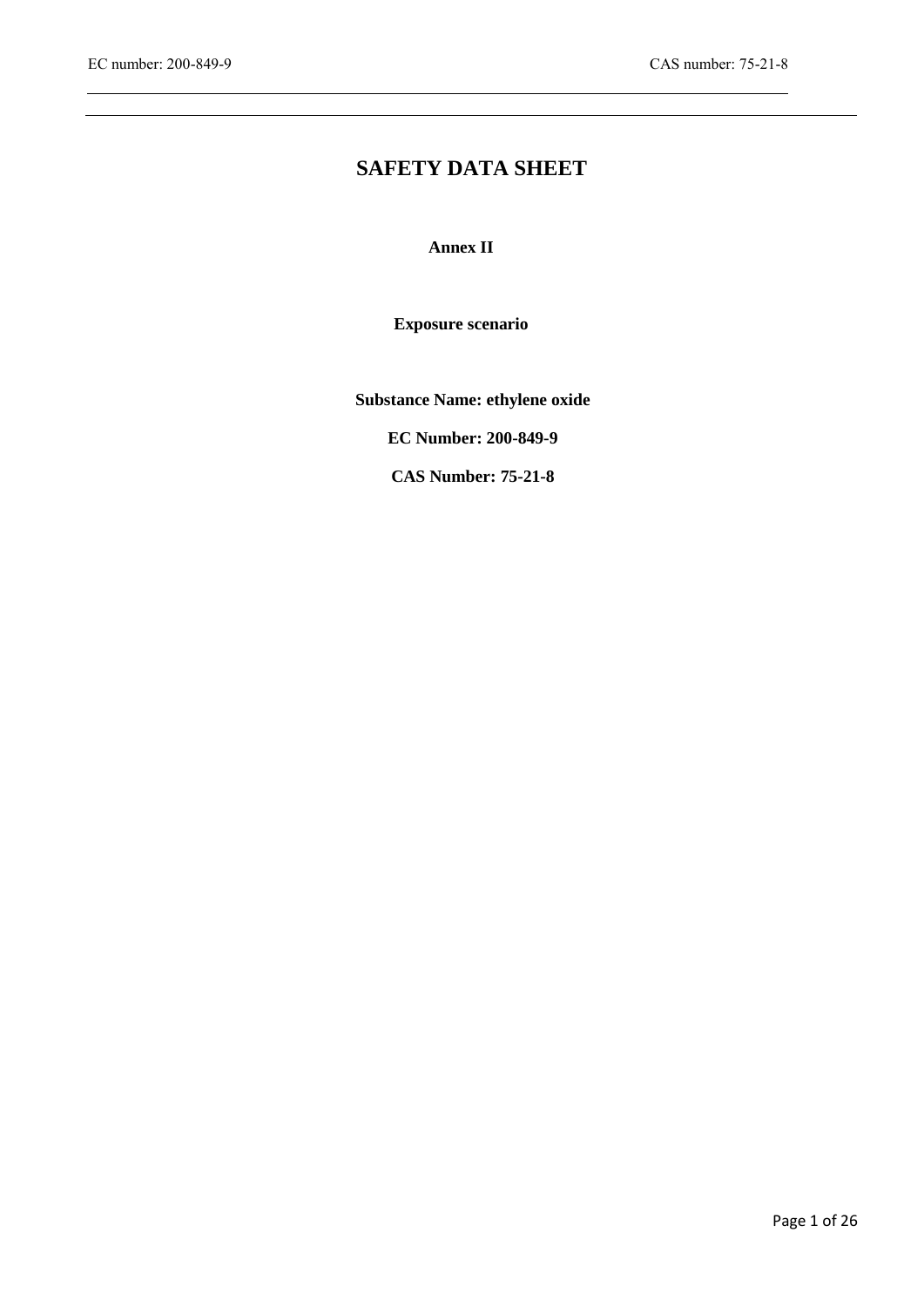# **Table of Contents**

| 2.5. Overall exposure (combined for all relevant emission /release sources)26 |  |
|-------------------------------------------------------------------------------|--|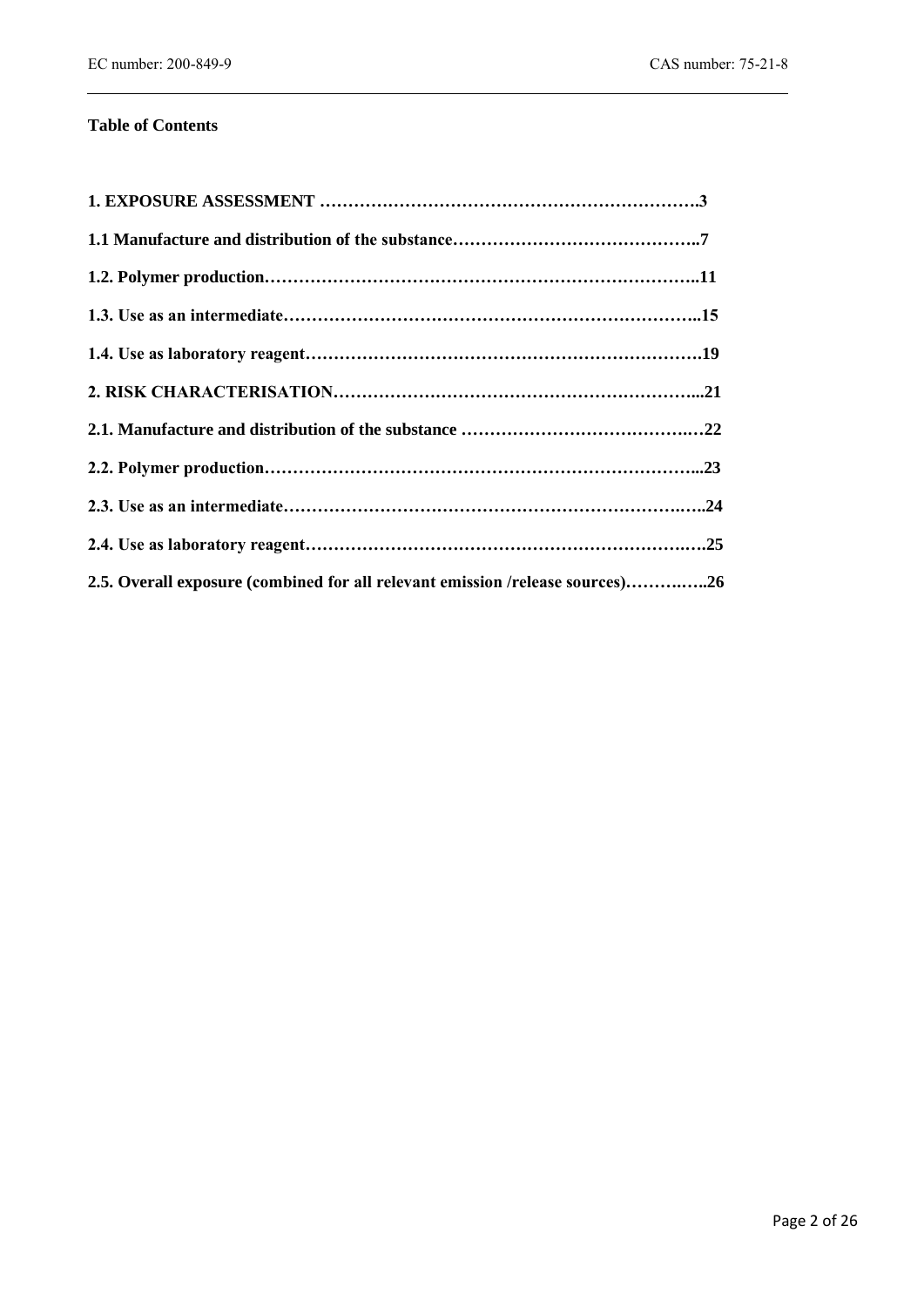# **1. EXPOSURE ASSESSMENT**

#### **General remarks**

The technical conditions and risk management measures in EO producing and handling facilities should always be sufficiently efficient to prevent exposure of the workers in concentrations above the DMEL. The intention should be to seek the lowest exposure at any time. Therefore, it can be assumed that a qualitative description of the exposure scenarios is sufficient to ensure that exposure concentrations are at least below the DMEL.

#### **Human health – Worker**

#### Skin and ocular exposure

Ethylene oxide is classified as skin irritant and can cause serious eye irritation. Although ethylene oxide does not exert local irritation at concentrations below exerting systemic toxicity including carcinogenicity, personal protection, technical means and organizational arrangements are required when there is the likelihood of exposure. The likelihood of exposure is considered to be practically negligible for PROC 1 due to the high integrity of closed systems. For PROC 2, 8b and 9 the likelihood of exposure is similarly low, apart from e.g. during maintenance or sampling procedures for which individual considerations should apply. For the other PROCs 3 and 15, exposure can not completely be ruled out.

Ethylene oxide is very volatile and a gas and therefore handled in closed systems under strictly controlled conditions. Thus, dermal and ocular exposure does not occur under normal conditions of use. Nevertheless, workers could be accidentally exposed with liquid ethylene oxide (corrosion may occur) or ethylene oxide gas from the gas phase (transdermal exposure) during monitoring, maintenance, testing, filling, loading, unloading or other procedures such as the incidence of leakages and minor accidents. An effective prevention of potential skin and ocular irritation can be achieved by technical means, supplemented by organizational arrangements and personal protective equipment. Ethylene oxide requires special chemical resistant materials for personal protection to avoid any dermal exposure and which are provided in the protective equipment of workers.

Workers in ethylene oxide producing and handling facilities are usually located in isolated measuring stations with light high pressure conditions to avoid any diffusion of ethylene oxide. Quality control and sampling takes place in a closed system. Workers are located outside of the isolated measuring station for short processes only. Each of the above mentioned processes takes no longer than 5 - 10 minutes and never exceeds a total of 2 hours per day. Each facility is fully equipped with gas sensor heads to detect gas leakage. In case of leakage this system is connected to a water sprinkler system to avoid volatilization of the gaseous phase. Pumps and sampling stations are additionally isolated with a circumfluent water film.

The industrial facility has a thorough training program for employees to practice the appropriate work processes and monitoring in an ethylene oxide producing and handling facility. Workers follow the recommended safety measures in the Extended Safety Data Sheet (eSDS). When workers are located outside of the isolated measuring station during monitoring, they wear overalls, helmets, goggles and safety shoes. Additionally, workers wear portable gas sensors.

During maintenance, leakages and minor accidents workers use suitable respiratory protection (breathing air, full face piece), ethylene oxide resistant and impermeable gloves (e.g. butyl rubber), ethylene oxide resistant and impermeable boots (e.g. nitrile rubber) and ethylene oxide impermeable, special chemical resistant overalls (e.g. Microchem 4000 model 151) and portable gas sensors.

Laboratories have an appropriate and thorough training program for employees to practice the appropriate work processes with ethylene oxide. Only properly trained and authorised personnel should be allowed to handle the substance. Processes are carried out below highly efficient local exhaust ventilations (LEV) only. Employees wear respiratory protection, face shields/goggles and ethylene oxide resistant and impermeable gloves (e.g. butyl rubber) to avoid any skin or ocular contact. Processes with potential contact (e.g. experimental set-up) never exceed a total of 15 minutes to 1 hour per day.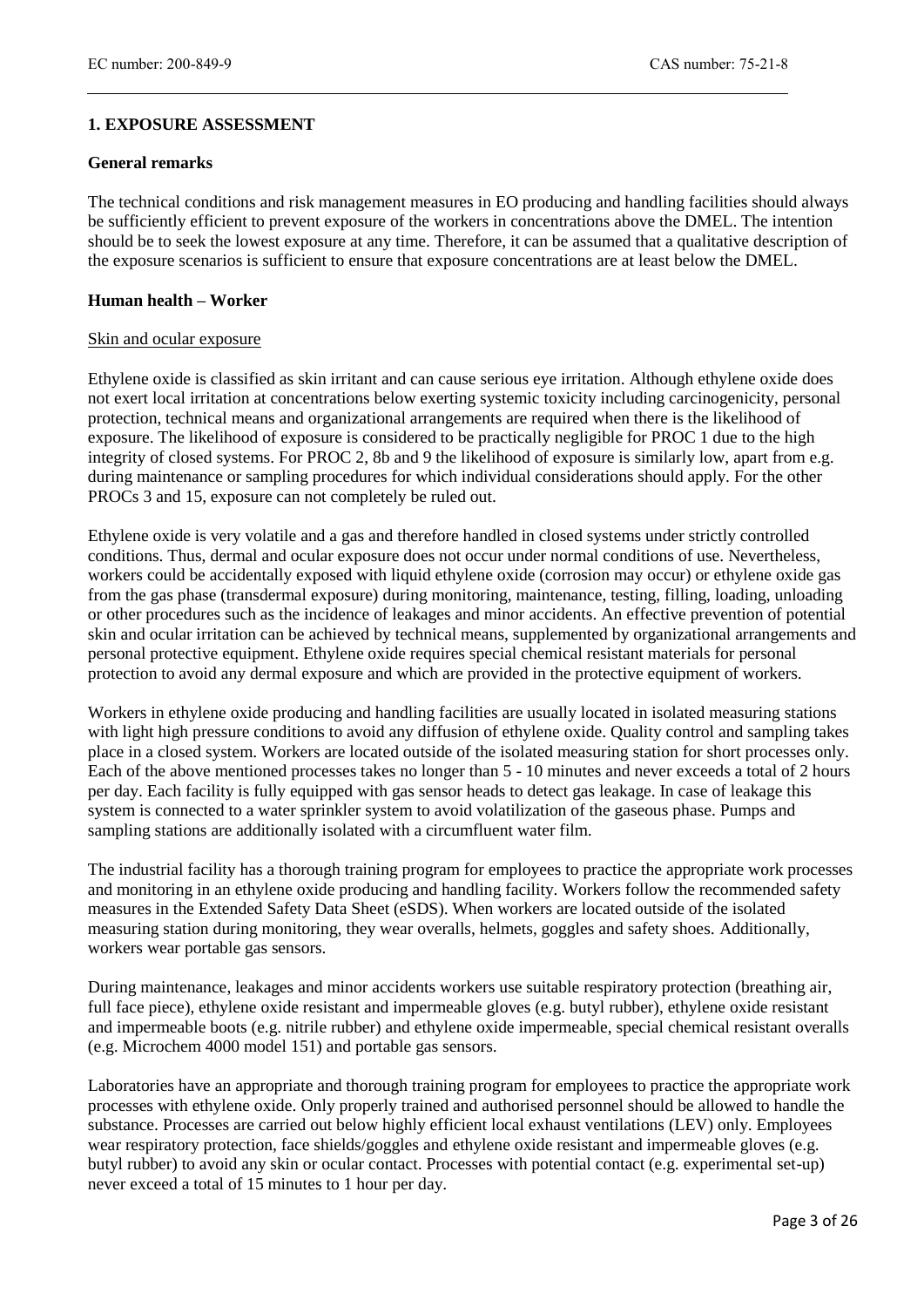#### Short-term exposure

If no data are available for the derivation of peak exposure concentration, the 8-hour time weighed average is multiplied by a factor of 4, as recommended by the ECETOC TRA tool 3.0. Therefore, the full shift ECETOC TRA estimate, as well as the actual measured values, were multiplied by a factor of 4 to estimate the 95<sup>th</sup> percentile of the related short term exposure distribution.

For ethylene oxide, the inhalation DNEL for short-term exposure exceeds the inhalation DNEL for long-term exposure by a factor of 3.13. Thus, it can be concluded that the demonstration of safe use concerning full shift exposure also covers a safe use with regard to short term exposure levels.

Inhalation peak exposure could only occur during maintenance, testing, filling, loading, unloading or the incidence of leakages and minor accidents. To avoid inhalation peak exposure, each facility is fully equipped with gas sensor heads to detect gas leakage. In case of leakage this system is connected to a water sprinkler system to avoid volatilization of the gaseous phase. Additionally, workers wear portable gas sensors secondary to the personal protective equipment when processes are undertaken outside of the isolated measuring stations. In laboratories, inhalation peak exposure could only occur during minor accidents. Therefore, despite the handling of ethylene oxide below highly efficient local exhaust ventilations (LEV) only, employees wear respiratory protection.

#### **Human health – Worker and Consumer**

The exposure assessment covers the life cycle of the substance (monomer) until the polymerization reaction. The unreacted residual monomer in a polymer is to be regarded as impurity that need not be critically addressed in the exposure assessment. Also covered is the life cycle of the substance as an intermediate until the respective chemical reaction and finally distillation of the product.

#### **Environment**

In the chemical safety assessment performed according to Article 14(3) in connection with Annex I section 3 (Environmental Hazard Assessment) and PBT/ vPvB Assessment no hazard was identified. Therefore according to REACH Annex I (5.0) an exposure estimation is not necessary. Consequently all identified uses of the substance are assessed as safe for the environment.

Ethylene oxide (EO) is only used as an intermediate or as a monomer in polymer production. Both uses are performed in closed systems and under strictly controlled conditions. Unintended releases into the environment are hence not to be expected. Additionally, regular external audits of the facilities, conducted by the national competent authority of the respective country in Europe or an independent organization, ensure that the measured values of air around the highly contained facilities do not exceed the legally permitted thresholds. Therefore, environmental exposure is negligible.

In the Reference Document on Best Available Techniques in the Large Volume Organic Chemical Industry, published by the European Commission (2003) several techniques used inside the EU to prevent and control releases of ethylene oxide and subsequent occupational exposure are discussed. The typical ethylene oxide (EO) production process includes several effluent streams (Reference Document on Best Available Techniques in the Large Volume Organic Chemical Industry, 2003). In some of them ethylene oxide may be found.

- Vent from the carbon dioxide removal unit: Carbon dioxide is produced as a by-product during the manufacture of EO. It is removed from the system by absorption in a hot carbonate solution and is then stripped by means of lower pressure and heat. This gaseous overhead stream is vented to air after partial condensation of water. This stream does not contain ethylene oxide and is not to be considered further.
- Inerts vent: In case of the air-based process the inerts form a large gas stream (due to e.g. the amount of nitrogen), whereas it is a small stream in the oxygen-based process and contains mainly hydrocarbons. This stream is treated by flaring or passes to a fuel gas network for combustion. In the air-based process a part of the recycle gas is routed to a second EO reactor to convert present ethylene and generated EO is absorbed in water. The inert vents are also considered to be free of EO and are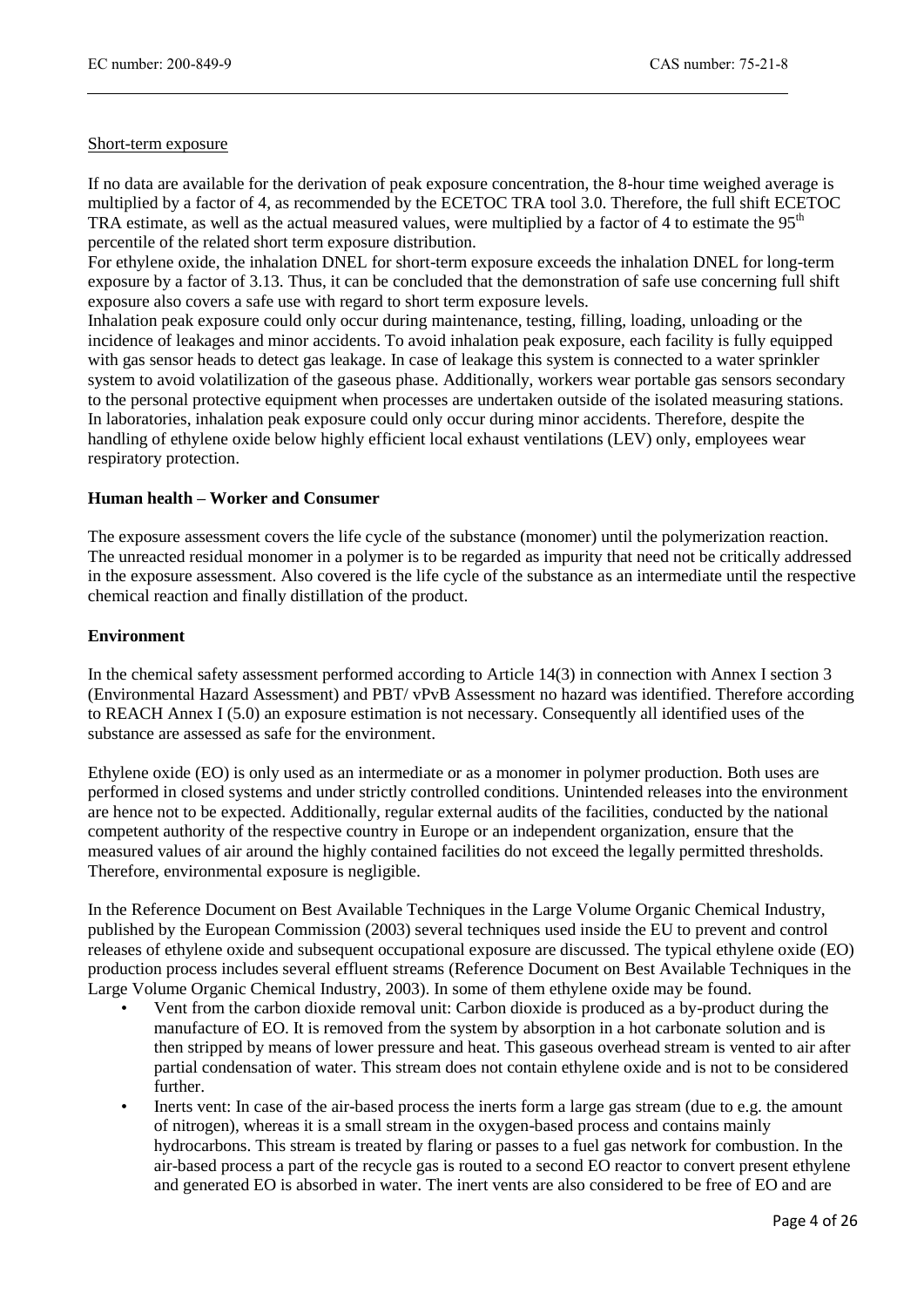hence not considered further.

- Volatile organic chemicals (VOCs) from cooling towers: In some plants, the water used to absorb EO is cooled down in cooling towers. This water contains some traces of organics and hence the air from the cooling towers contains between 0.015 and 0.6 kg VOC/ton EO. This gas is released to the atmosphere and contains < 0.6 kg VOC/ton EO. EO is generally stripped out and online process analysers check the completeness of EO stripping out of the VOC containing vents. Therefore, offgases from cooling towers are not expected to contain measurable amounts of EO.
- Scrubber off-gas: EO containing vent gases originate from various sources in the process, such as the EO recovery section, the EO purification section, from process analysers and safety valves. Further, they may originate from associated activities like EO storage or buffer vessels and EO loading/unloading operations. Besides EO these vent gases typically contain non-condensable like argon, ethane, ethylene, methane, carbon dioxide, oxygen and/or nitrogen. To minimize these EO streams most of the vents a routed through a scrubber and EO as well as the overhead gas are recycled to the process and hence no emission occurs. In case of EO streams that do not contain other valuable components. These vents are typically treated by water scrubbing and recovered EO is routed back to the process or the water containing EO is routed to a biological waste water treatment plant. The remaining EO-free inert vent is released to the atmosphere.
- Storage tanks: Losses from storage tanks are considered to only occur during filling operations and only in the absence of specific emission prevention. For such cases Rentz (1999) reports a loss of 2.6 kg ethylene oxide/ton.
- Fugitive/non-channeled emissions: Releases may occur during maintenance procedures or derive from reactor analyser vents. However, such releases are expected to be extremely low, because much attention is paid to the minimization of occupational exposure due to very low threshold limit values for EO because of its toxic and carcinogenic nature of EO.

Water effluents containing EO may derive from the EO recovery where water is used as absorbent for EO. EO is partially hydrolysed to ethylene glycol and the bleed stream is concentrated in organic compounds. The stream is treated in a biological waste water treatment plant, where the low remaining quantities of EO are readily biodegraded or undergo hydrolysis to ethylene glycol which in turn is also readily biodegraded. Generally, all water effluents from the complete plant should also be routed to the waste water treatment plant.

EO will be eliminated from water by three independent processes which are biodegradation, volatilisation and hydrolysis. These processes take place simultaneously. Implemented best available techniques (BAT) concentrate on the transfer of effluent streams to a central or external waste water treatment plant to take the advantage of the high biodegradability of the sum of all containing organic compounds in the stream (mainly glycols). The application of BAT allows an emission level of 10-15 g TOC/t EO ex-reactor to be achieved as stream directed to the waste water treatment plant. This corresponds to a release fraction from the processing site of 0.001 to 0.0015% based on TOC which includes all VOC present in the water bleed and is further subject to biodegradation.

Therefore, the releases of EO into the environment are considered to be negligible and a quantitative exposure assessment for ethylene oxide is not considered to be necessary.

#### References:

European Commission: Integrated Pollution Prevention and Control (IPPC) – Reference Document on Best Available Techniques in the Large Volume Organic Chemical Industry, February 2003

Rentz, N., Laforsch & Holtmann: Technical background document for the actualisation and assessment of UN/ECE protocols related to the abatement of the transboundary transport of VOCs from stationary sources., French-German Institute for environmental research, 1999.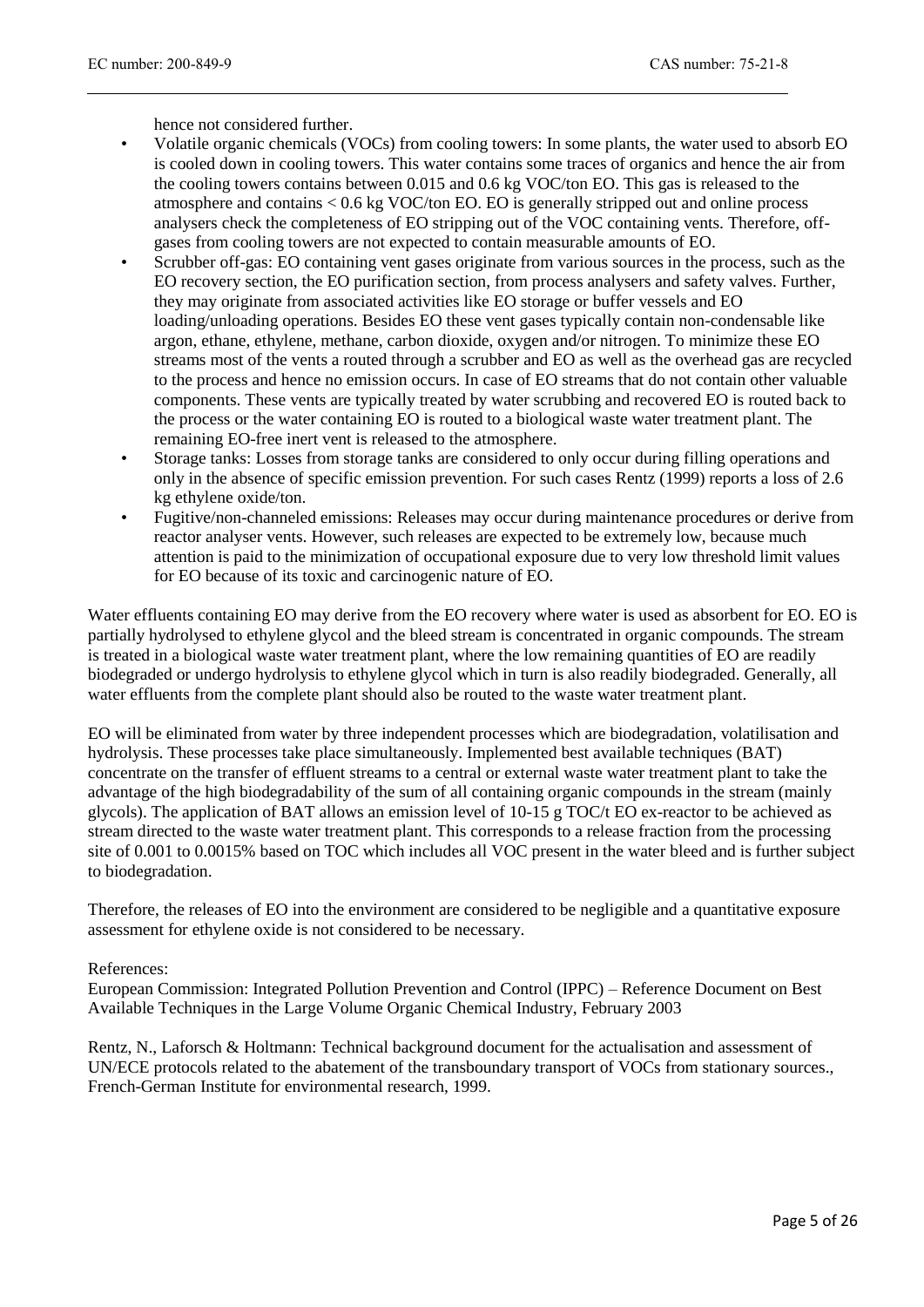$\mathbb{R}$ 

# **Short description of all exposure scenarios**

|  | Table 1.1. Short description of all exposure scenarios with their use descriptors and life cycle stage |  |  |  |  |
|--|--------------------------------------------------------------------------------------------------------|--|--|--|--|
|  |                                                                                                        |  |  |  |  |

|                |                                                  |                              |                            |            |                           | Life cycle stage covered by ES |              |                    |                         |                                 |                                         |    |  |  |  |
|----------------|--------------------------------------------------|------------------------------|----------------------------|------------|---------------------------|--------------------------------|--------------|--------------------|-------------------------|---------------------------------|-----------------------------------------|----|--|--|--|
|                | Short description of<br>exposure scenario        | <b>Product Category (PC)</b> |                            |            | <b>End use</b>            |                                |              |                    |                         |                                 |                                         |    |  |  |  |
| Number (ES)    |                                                  |                              | Manufacture<br>Formulation | Industrial | Professional              | Consumer                       | Service Life | Sector of use (SU) | Process category (PROC) | Article Category (AC)           | Environmental release<br>category (ERC) |    |  |  |  |
| 1              | Manufacture and distribution<br>of the substance |                              | X                          |            | $\boldsymbol{\mathrm{X}}$ |                                |              |                    | 8,<br>9, 3              | 1,<br>$\frac{2}{3}$<br>8b,<br>9 |                                         | 1  |  |  |  |
| $\overline{2}$ | Polymer production                               |                              |                            |            | X                         |                                |              |                    | 8,<br>9, 3              | 1,<br>2,<br>3,<br>8b,<br>9      | $\qquad \qquad \blacksquare$            | 6c |  |  |  |
| 3              | Use as an intermediate                           |                              |                            |            | X                         |                                |              |                    | 8,<br>9, 3              | 1,<br>2,<br>3,<br>8b,<br>9      | $\qquad \qquad \blacksquare$            | 6a |  |  |  |
| 4              | Use as a laboratory agent                        |                              |                            |            | $\mathbf X$               | $\boldsymbol{\mathrm{X}}$      |              |                    | 3,<br>22                | 15                              |                                         | 1  |  |  |  |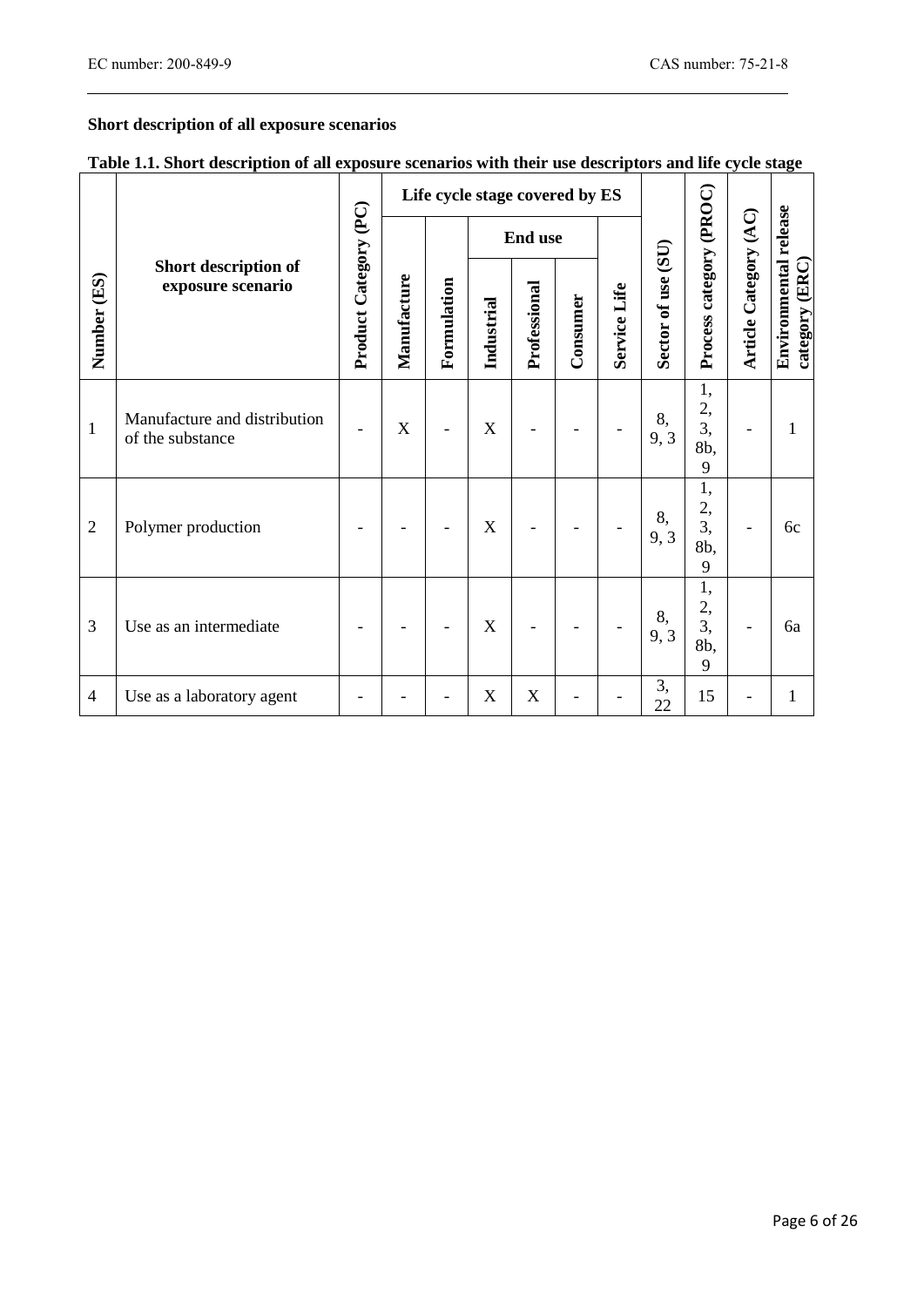# **1.1. Manufacture and distribution of the substance**

#### **1.1.1. Exposure Scenario**

# **Table 1.2. Description of the ES**

| 1.1.1.1. Title                                                                                       |                                                                                                                                                                                                                                                                                                    |                                                                                                            |  |  |  |  |
|------------------------------------------------------------------------------------------------------|----------------------------------------------------------------------------------------------------------------------------------------------------------------------------------------------------------------------------------------------------------------------------------------------------|------------------------------------------------------------------------------------------------------------|--|--|--|--|
| Reference number                                                                                     | $\mathbf{1}$                                                                                                                                                                                                                                                                                       |                                                                                                            |  |  |  |  |
| <b>Free short title</b>                                                                              | Manufacture and distribution of the substance                                                                                                                                                                                                                                                      |                                                                                                            |  |  |  |  |
| Systematic title based on use<br>descriptor                                                          | SU 8, 9 and 3; PROC 1, 2, 3, 8b and 9; ERC 1                                                                                                                                                                                                                                                       |                                                                                                            |  |  |  |  |
| Processes, tasks, activities<br>covered                                                              | Use of the substance in a closed process, in closed<br>continuous processes with occasional controlled exposure or<br>in closed batch processes including the transfer of the<br>substance from/to vessels/large containers at dedicated<br>facilities or to small containers (including weighing) |                                                                                                            |  |  |  |  |
| <b>Environment characteristic</b>                                                                    |                                                                                                                                                                                                                                                                                                    |                                                                                                            |  |  |  |  |
| covered                                                                                              |                                                                                                                                                                                                                                                                                                    |                                                                                                            |  |  |  |  |
| 1.1.1.2. Operational conditions and risk management measures                                         |                                                                                                                                                                                                                                                                                                    |                                                                                                            |  |  |  |  |
|                                                                                                      |                                                                                                                                                                                                                                                                                                    | The technical conditions and risk management measures in EO producing and handling facilities              |  |  |  |  |
|                                                                                                      |                                                                                                                                                                                                                                                                                                    | need to be always sufficiently efficient to prevent inhalation exposure of workers in concentrations       |  |  |  |  |
|                                                                                                      |                                                                                                                                                                                                                                                                                                    | above the DMEL long term- systemic effects for workers $(2.0 \text{ mg/m}^3)$ . The intention should be to |  |  |  |  |
| seek the lowest exposure at any time.                                                                |                                                                                                                                                                                                                                                                                                    |                                                                                                            |  |  |  |  |
| 1.1.1.2.1. Control of workers exposure for PROC 1                                                    |                                                                                                                                                                                                                                                                                                    |                                                                                                            |  |  |  |  |
| Title information related to contributing scenario                                                   |                                                                                                                                                                                                                                                                                                    |                                                                                                            |  |  |  |  |
| Workers related free short title                                                                     |                                                                                                                                                                                                                                                                                                    | Use in closed process, no likelihood of exposure                                                           |  |  |  |  |
| Use descriptor covered                                                                               | PROC <sub>1</sub>                                                                                                                                                                                                                                                                                  |                                                                                                            |  |  |  |  |
| Processes, tasks, activities<br>covered                                                              | Use of the substance in high integrity contained system<br>where little potential exists for exposures, e.g. any sampling<br>via closed loop systems                                                                                                                                               |                                                                                                            |  |  |  |  |
| <b>Assessment values</b>                                                                             | measured values*                                                                                                                                                                                                                                                                                   |                                                                                                            |  |  |  |  |
| <b>Product characteristic</b>                                                                        |                                                                                                                                                                                                                                                                                                    |                                                                                                            |  |  |  |  |
| Physical state                                                                                       | gaseous                                                                                                                                                                                                                                                                                            |                                                                                                            |  |  |  |  |
| Concentration of substance                                                                           | 100%                                                                                                                                                                                                                                                                                               |                                                                                                            |  |  |  |  |
| <b>Amounts used</b>                                                                                  |                                                                                                                                                                                                                                                                                                    |                                                                                                            |  |  |  |  |
| Not relevant                                                                                         |                                                                                                                                                                                                                                                                                                    |                                                                                                            |  |  |  |  |
| Frequency and duration of use/exposure                                                               |                                                                                                                                                                                                                                                                                                    |                                                                                                            |  |  |  |  |
| Duration of exposure                                                                                 | $\epsilon$ = 2 hours                                                                                                                                                                                                                                                                               | hours/day                                                                                                  |  |  |  |  |
| Frequency of exposure                                                                                | $\leq$ 240                                                                                                                                                                                                                                                                                         | days/year                                                                                                  |  |  |  |  |
| Human factors not influenced by risk management                                                      |                                                                                                                                                                                                                                                                                                    |                                                                                                            |  |  |  |  |
| Not relevant                                                                                         |                                                                                                                                                                                                                                                                                                    |                                                                                                            |  |  |  |  |
| Other given operational conditions affecting workers exposure                                        |                                                                                                                                                                                                                                                                                                    |                                                                                                            |  |  |  |  |
| Location                                                                                             | Inside or Outside                                                                                                                                                                                                                                                                                  |                                                                                                            |  |  |  |  |
| Domain                                                                                               | Industrial                                                                                                                                                                                                                                                                                         |                                                                                                            |  |  |  |  |
| Technical conditions and measures at process level (source) to prevent release                       |                                                                                                                                                                                                                                                                                                    |                                                                                                            |  |  |  |  |
| Processes take place in a high integrity contained and monitored system.                             |                                                                                                                                                                                                                                                                                                    |                                                                                                            |  |  |  |  |
| Technical conditions and measures to control dispersion from source towards the worker               |                                                                                                                                                                                                                                                                                                    |                                                                                                            |  |  |  |  |
| Sampling takes place in a closed loop system. Samples are taken in steel drums, loaded in a closed   |                                                                                                                                                                                                                                                                                                    |                                                                                                            |  |  |  |  |
| process and automatically sent to the laboratory. Each facility is fully equipped with gas sensor    |                                                                                                                                                                                                                                                                                                    |                                                                                                            |  |  |  |  |
| heads to detect gas leakage. In case of leakage this system is connected to a water sprinkler system |                                                                                                                                                                                                                                                                                                    |                                                                                                            |  |  |  |  |
|                                                                                                      |                                                                                                                                                                                                                                                                                                    | to avoid volatilization of the gaseous phase. Pumps and sampling stations are additionally isolated        |  |  |  |  |
| with a circumfluent water film.                                                                      |                                                                                                                                                                                                                                                                                                    |                                                                                                            |  |  |  |  |
| Organisational measures to prevent /limit releases, dispersion and exposure                          |                                                                                                                                                                                                                                                                                                    |                                                                                                            |  |  |  |  |
|                                                                                                      |                                                                                                                                                                                                                                                                                                    | Workers are located in isolated measuring stations with light high pressure conditions to avoid any        |  |  |  |  |
|                                                                                                      | diffusion of ethylene oxide. They are located outside of the isolated measuring station for short                                                                                                                                                                                                  |                                                                                                            |  |  |  |  |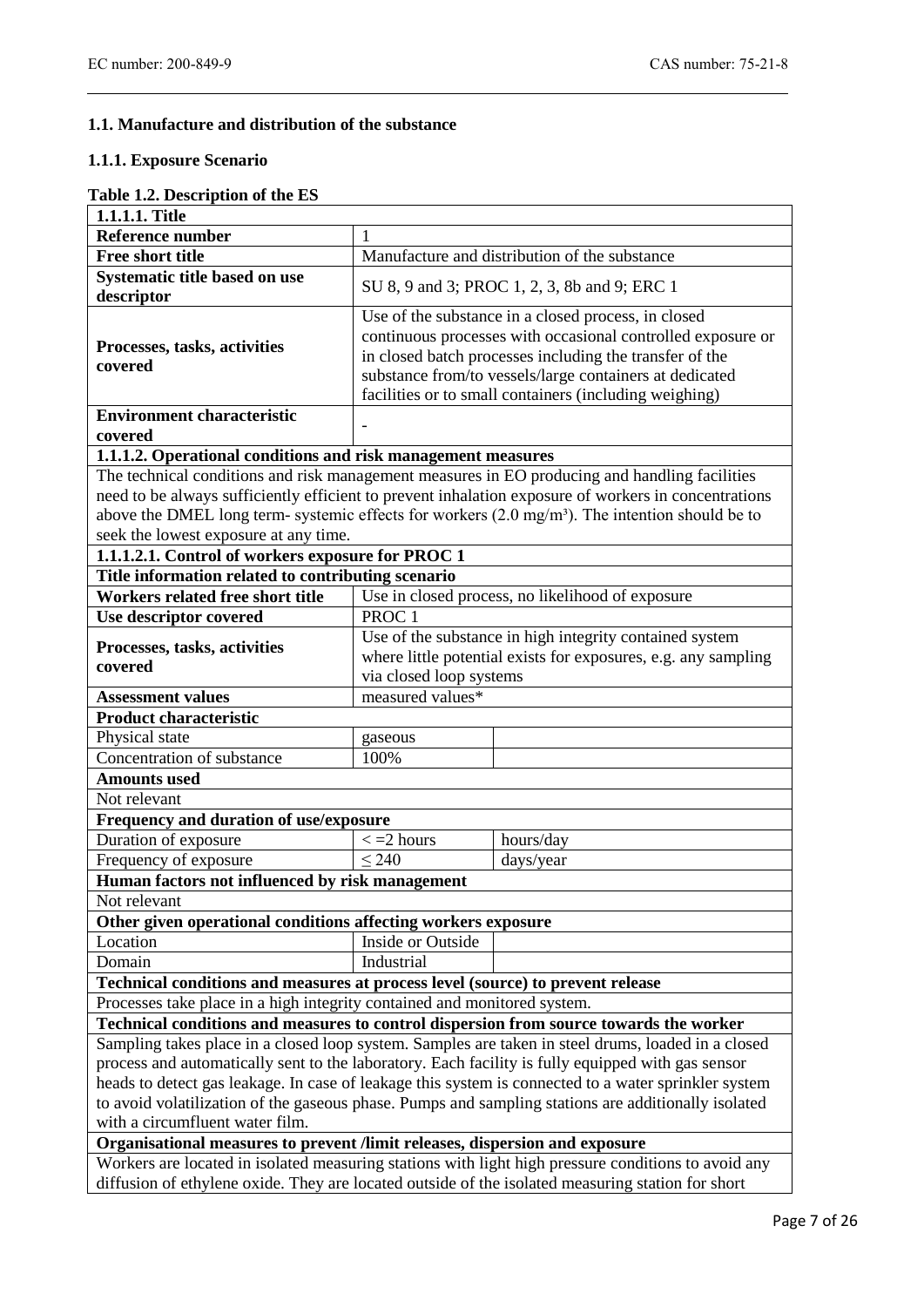monitoring tours and sampling only. Each of these processes takes no longer than 5-10 minutes and never exceeds a total of 2 hours per day. The industrial facility has a thorough training program for employees to practice the appropriate work process and monitoring.

**Conditions and measures related to personal protection, hygiene and health evaluation**

When workers are located outside of the isolated measuring station during monitoring, they wear overalls, helmets, goggles and safety shoes. Additionally, workers wear portable gas sensors. During sampling, they wear overalls, helmets, face shields, ethylene oxide resistant and impermeable gloves (e.g. butyl rubber), safety shoes and portable gas sensors.

# **1.1.1.2.2. Control of workers exposure for PROC 2 and PROC 3**

| Title information related to contributing scenario                                                                                                                                                                                                                                                                                                                                                                                                                                                                                                                                                         |                                                                                                                                                                                                                                                                                                                                                                                           |                                                                                                      |  |  |  |
|------------------------------------------------------------------------------------------------------------------------------------------------------------------------------------------------------------------------------------------------------------------------------------------------------------------------------------------------------------------------------------------------------------------------------------------------------------------------------------------------------------------------------------------------------------------------------------------------------------|-------------------------------------------------------------------------------------------------------------------------------------------------------------------------------------------------------------------------------------------------------------------------------------------------------------------------------------------------------------------------------------------|------------------------------------------------------------------------------------------------------|--|--|--|
| Workers related free short title                                                                                                                                                                                                                                                                                                                                                                                                                                                                                                                                                                           | Use in closed, continuous process with occasional controlled                                                                                                                                                                                                                                                                                                                              |                                                                                                      |  |  |  |
|                                                                                                                                                                                                                                                                                                                                                                                                                                                                                                                                                                                                            | exposure (e.g. sampling) or use in closed batch process                                                                                                                                                                                                                                                                                                                                   |                                                                                                      |  |  |  |
| Use descriptor covered                                                                                                                                                                                                                                                                                                                                                                                                                                                                                                                                                                                     | PROC 2 and PROC 3                                                                                                                                                                                                                                                                                                                                                                         |                                                                                                      |  |  |  |
| Processes, tasks, activities<br>covered                                                                                                                                                                                                                                                                                                                                                                                                                                                                                                                                                                    | Continuous process but where the design philosophy is not<br>specifically aimed at minimizing emissions. Occasional<br>exposure will arise e.g. through maintenance or sampling;<br>Batch manufacture of a chemical or formulation where the<br>predominant handling is in a contained manner, but where<br>some opportunity for contact with chemicals occurs (e.g.<br>through sampling) |                                                                                                      |  |  |  |
| <b>Assessment values</b>                                                                                                                                                                                                                                                                                                                                                                                                                                                                                                                                                                                   | measured values *                                                                                                                                                                                                                                                                                                                                                                         |                                                                                                      |  |  |  |
| <b>Product characteristic</b>                                                                                                                                                                                                                                                                                                                                                                                                                                                                                                                                                                              |                                                                                                                                                                                                                                                                                                                                                                                           |                                                                                                      |  |  |  |
| Physical state                                                                                                                                                                                                                                                                                                                                                                                                                                                                                                                                                                                             | gaseous                                                                                                                                                                                                                                                                                                                                                                                   |                                                                                                      |  |  |  |
| Concentration of substance                                                                                                                                                                                                                                                                                                                                                                                                                                                                                                                                                                                 | 100%                                                                                                                                                                                                                                                                                                                                                                                      |                                                                                                      |  |  |  |
| <b>Amounts used</b>                                                                                                                                                                                                                                                                                                                                                                                                                                                                                                                                                                                        |                                                                                                                                                                                                                                                                                                                                                                                           |                                                                                                      |  |  |  |
| Not relevant                                                                                                                                                                                                                                                                                                                                                                                                                                                                                                                                                                                               |                                                                                                                                                                                                                                                                                                                                                                                           |                                                                                                      |  |  |  |
| Frequency and duration of use/exposure                                                                                                                                                                                                                                                                                                                                                                                                                                                                                                                                                                     |                                                                                                                                                                                                                                                                                                                                                                                           |                                                                                                      |  |  |  |
| Duration of exposure                                                                                                                                                                                                                                                                                                                                                                                                                                                                                                                                                                                       | $\epsilon$ = 2 hours                                                                                                                                                                                                                                                                                                                                                                      | per day                                                                                              |  |  |  |
| Frequency of exposure                                                                                                                                                                                                                                                                                                                                                                                                                                                                                                                                                                                      | < 240                                                                                                                                                                                                                                                                                                                                                                                     | days/year                                                                                            |  |  |  |
| Human factors not influenced by risk management                                                                                                                                                                                                                                                                                                                                                                                                                                                                                                                                                            |                                                                                                                                                                                                                                                                                                                                                                                           |                                                                                                      |  |  |  |
| Not relevant                                                                                                                                                                                                                                                                                                                                                                                                                                                                                                                                                                                               |                                                                                                                                                                                                                                                                                                                                                                                           |                                                                                                      |  |  |  |
| Other given operational conditions affecting workers exposure                                                                                                                                                                                                                                                                                                                                                                                                                                                                                                                                              |                                                                                                                                                                                                                                                                                                                                                                                           |                                                                                                      |  |  |  |
| Location                                                                                                                                                                                                                                                                                                                                                                                                                                                                                                                                                                                                   | Inside or Outside                                                                                                                                                                                                                                                                                                                                                                         |                                                                                                      |  |  |  |
| Domain                                                                                                                                                                                                                                                                                                                                                                                                                                                                                                                                                                                                     | Industrial                                                                                                                                                                                                                                                                                                                                                                                |                                                                                                      |  |  |  |
| Technical conditions and measures at process level (source) to prevent release                                                                                                                                                                                                                                                                                                                                                                                                                                                                                                                             |                                                                                                                                                                                                                                                                                                                                                                                           |                                                                                                      |  |  |  |
| Processes take place in a high integrity contained and monitored system.                                                                                                                                                                                                                                                                                                                                                                                                                                                                                                                                   |                                                                                                                                                                                                                                                                                                                                                                                           |                                                                                                      |  |  |  |
| Technical conditions and measures to control dispersion from source towards the worker                                                                                                                                                                                                                                                                                                                                                                                                                                                                                                                     |                                                                                                                                                                                                                                                                                                                                                                                           |                                                                                                      |  |  |  |
|                                                                                                                                                                                                                                                                                                                                                                                                                                                                                                                                                                                                            |                                                                                                                                                                                                                                                                                                                                                                                           | Each facility is fully equipped with gas sensor heads to detect gas leakage. In case of leakage this |  |  |  |
|                                                                                                                                                                                                                                                                                                                                                                                                                                                                                                                                                                                                            |                                                                                                                                                                                                                                                                                                                                                                                           | system is connected to a water sprinkler system to avoid volatilization of the gaseous phase. Pumps  |  |  |  |
| and sampling stations are additionally isolated with a circumfluent water film.                                                                                                                                                                                                                                                                                                                                                                                                                                                                                                                            |                                                                                                                                                                                                                                                                                                                                                                                           |                                                                                                      |  |  |  |
| Organisational measures to prevent /limit releases, dispersion and exposure                                                                                                                                                                                                                                                                                                                                                                                                                                                                                                                                |                                                                                                                                                                                                                                                                                                                                                                                           |                                                                                                      |  |  |  |
| Workers are located outside of the isolated measuring station for short monitoring and maintenance<br>tours only. Pumps and equipment are regularly checked for monitoring purpose and samples are<br>taken from the circumfluent water film of the pumps on first indication of potential leakages. Each<br>of these processes takes no longer than 5-10 minutes and never exceeds a total of 2 hours per day.<br>The industrial facility has a thorough training program for employees to practice the appropriate<br>work process and monitoring.                                                       |                                                                                                                                                                                                                                                                                                                                                                                           |                                                                                                      |  |  |  |
| Conditions and measures related to personal protection, hygiene and health evaluation                                                                                                                                                                                                                                                                                                                                                                                                                                                                                                                      |                                                                                                                                                                                                                                                                                                                                                                                           |                                                                                                      |  |  |  |
| When workers are located outside of the isolated measuring station during monitoring, they wear<br>overalls, helmets, goggles and safety shoes. Additionally, workers wear portable gas sensors.<br>During maintenance, leakages and minor accidents workers use suitable respiratory protection<br>(breathing air, full face piece), ethylene oxide resistant and impermeable gloves (e.g. butyl rubber),<br>ethylene oxide resistant and impermeable boots (e.g. nitrile rubber) and ethylene oxide<br>impermeable, special chemical resistant overalls (e.g. Microchem 4000 model 151) and portable gas |                                                                                                                                                                                                                                                                                                                                                                                           |                                                                                                      |  |  |  |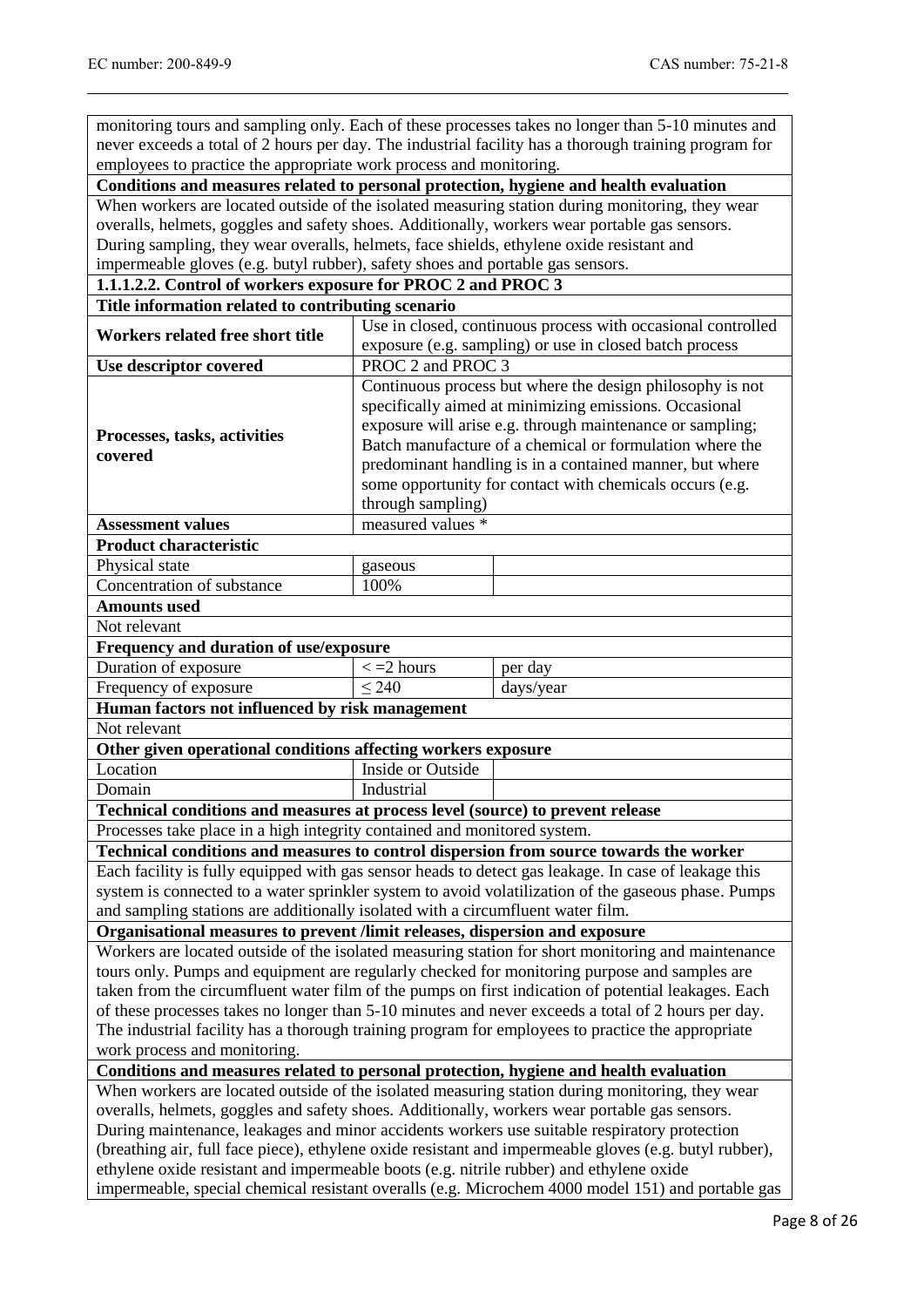| 1.1.1.2.3. Control of workers exposure for PROC 8b and PROC 9                                                                                                                               |                                                            |                                                                                                                                                                                                                                                                                                                            |  |  |  |  |
|---------------------------------------------------------------------------------------------------------------------------------------------------------------------------------------------|------------------------------------------------------------|----------------------------------------------------------------------------------------------------------------------------------------------------------------------------------------------------------------------------------------------------------------------------------------------------------------------------|--|--|--|--|
| Title information related to contributing scenario                                                                                                                                          |                                                            |                                                                                                                                                                                                                                                                                                                            |  |  |  |  |
|                                                                                                                                                                                             | Transfer of substance or preparation from/to vessels/large |                                                                                                                                                                                                                                                                                                                            |  |  |  |  |
| Workers related free short title                                                                                                                                                            |                                                            | containers at dedicated facilities and transfer into small                                                                                                                                                                                                                                                                 |  |  |  |  |
|                                                                                                                                                                                             | containers at dedicated facilities (including weighing)    |                                                                                                                                                                                                                                                                                                                            |  |  |  |  |
| Use descriptor covered                                                                                                                                                                      | PROC 8b and PROC 9                                         |                                                                                                                                                                                                                                                                                                                            |  |  |  |  |
|                                                                                                                                                                                             |                                                            | Sampling, loading, filling, transfer in dedicated facilities.                                                                                                                                                                                                                                                              |  |  |  |  |
| Processes, tasks, activities                                                                                                                                                                |                                                            | Exposure to the substance and cleaning of equipment to be                                                                                                                                                                                                                                                                  |  |  |  |  |
| expected;<br>covered<br>Filling lines specifically designed to for both, capturing                                                                                                          |                                                            |                                                                                                                                                                                                                                                                                                                            |  |  |  |  |
| vapour and aerosol emissions and minimise spillage                                                                                                                                          |                                                            |                                                                                                                                                                                                                                                                                                                            |  |  |  |  |
| <b>Assessment values</b>                                                                                                                                                                    | measured values *                                          |                                                                                                                                                                                                                                                                                                                            |  |  |  |  |
| <b>Product characteristic</b>                                                                                                                                                               |                                                            |                                                                                                                                                                                                                                                                                                                            |  |  |  |  |
| Physical state                                                                                                                                                                              | gaseous                                                    |                                                                                                                                                                                                                                                                                                                            |  |  |  |  |
| Concentration of substance                                                                                                                                                                  | 100%                                                       |                                                                                                                                                                                                                                                                                                                            |  |  |  |  |
| <b>Amounts used</b>                                                                                                                                                                         |                                                            |                                                                                                                                                                                                                                                                                                                            |  |  |  |  |
| Not relevant                                                                                                                                                                                |                                                            |                                                                                                                                                                                                                                                                                                                            |  |  |  |  |
| Frequency and duration of use/exposure                                                                                                                                                      |                                                            |                                                                                                                                                                                                                                                                                                                            |  |  |  |  |
| Duration of exposure                                                                                                                                                                        | $15 \text{ mins} - 1 \text{ hours}$                        | per day                                                                                                                                                                                                                                                                                                                    |  |  |  |  |
| Frequency of exposure                                                                                                                                                                       | $\overline{\leq}$ 240                                      | days/year                                                                                                                                                                                                                                                                                                                  |  |  |  |  |
| Human factors not influenced by risk management                                                                                                                                             |                                                            |                                                                                                                                                                                                                                                                                                                            |  |  |  |  |
| Not relevant                                                                                                                                                                                |                                                            |                                                                                                                                                                                                                                                                                                                            |  |  |  |  |
| Other given operational conditions affecting workers exposure                                                                                                                               |                                                            |                                                                                                                                                                                                                                                                                                                            |  |  |  |  |
| Location                                                                                                                                                                                    | Inside or Outside                                          |                                                                                                                                                                                                                                                                                                                            |  |  |  |  |
| Domain                                                                                                                                                                                      | Industrial                                                 |                                                                                                                                                                                                                                                                                                                            |  |  |  |  |
| Technical conditions and measures at process level (source) to prevent release                                                                                                              |                                                            |                                                                                                                                                                                                                                                                                                                            |  |  |  |  |
| Processes take place in a high integrity contained and monitored system.                                                                                                                    |                                                            |                                                                                                                                                                                                                                                                                                                            |  |  |  |  |
|                                                                                                                                                                                             |                                                            | Technical conditions and measures to control dispersion from source towards the worker                                                                                                                                                                                                                                     |  |  |  |  |
|                                                                                                                                                                                             |                                                            | Transfer to dedicated on-site facilities takes place via short pipelines in a highly contained system                                                                                                                                                                                                                      |  |  |  |  |
|                                                                                                                                                                                             |                                                            | without workers leaving the isolated measuring stations. Each facility is fully equipped with gas                                                                                                                                                                                                                          |  |  |  |  |
|                                                                                                                                                                                             |                                                            | sensor heads to detect gas leakage. In case of leakage this system is connected to a water sprinkler                                                                                                                                                                                                                       |  |  |  |  |
|                                                                                                                                                                                             |                                                            | system to avoid volatilization of the gaseous phase. Pumps and sampling stations are additionally                                                                                                                                                                                                                          |  |  |  |  |
| isolated with a circumfluent water film.                                                                                                                                                    |                                                            |                                                                                                                                                                                                                                                                                                                            |  |  |  |  |
|                                                                                                                                                                                             |                                                            | Filling, loading and unloading of special containments (according to the pressure vessel regulation<br>of the respective country) for transfer to destinations outside of the manufacturing facility is carried<br>out under strictly controlled conditions following the strict regulations for the transport of ethylene |  |  |  |  |
|                                                                                                                                                                                             |                                                            | oxide in pressure vessels of the respective country in Europe. The transport of ethylene oxide in                                                                                                                                                                                                                          |  |  |  |  |
| bulk is subject to strict regulations within Europe. In addition, the international movement of                                                                                             |                                                            |                                                                                                                                                                                                                                                                                                                            |  |  |  |  |
|                                                                                                                                                                                             |                                                            | ethylene oxide by road, rail or sea is subject to international agreements which lay down specific                                                                                                                                                                                                                         |  |  |  |  |
| requirements concerning transport which are observed by all parties involved.                                                                                                               |                                                            |                                                                                                                                                                                                                                                                                                                            |  |  |  |  |
| Organisational measures to prevent /limit releases, dispersion and exposure                                                                                                                 |                                                            |                                                                                                                                                                                                                                                                                                                            |  |  |  |  |
|                                                                                                                                                                                             |                                                            | Workers are located outside of the isolated measuring station for short loading and filling processes                                                                                                                                                                                                                      |  |  |  |  |
|                                                                                                                                                                                             |                                                            | only. Each of these processes takes no longer than 5-10 minutes and never exceeds a total of 1 hour                                                                                                                                                                                                                        |  |  |  |  |
| per day. The industrial facility has a special and thorough training program for employees to                                                                                               |                                                            |                                                                                                                                                                                                                                                                                                                            |  |  |  |  |
| practice the appropriate work processes.                                                                                                                                                    |                                                            |                                                                                                                                                                                                                                                                                                                            |  |  |  |  |
|                                                                                                                                                                                             |                                                            |                                                                                                                                                                                                                                                                                                                            |  |  |  |  |
| Conditions and measures related to personal protection, hygiene and health evaluation<br>When workers are located outside of the isolated measuring station for e.g. cleaning of equipment, |                                                            |                                                                                                                                                                                                                                                                                                                            |  |  |  |  |
|                                                                                                                                                                                             |                                                            | they use suitable respiratory protection (breathing air, full face piece), chemical resistant gloves                                                                                                                                                                                                                       |  |  |  |  |
|                                                                                                                                                                                             |                                                            | (e.g. butyl rubber), chemical resistant boots (e.g. nitrile rubber) and ethylene oxide impermeable,                                                                                                                                                                                                                        |  |  |  |  |
|                                                                                                                                                                                             |                                                            | special chemical resistant overalls (e.g. Microchem 4000 model 151). Additionally, workers wear                                                                                                                                                                                                                            |  |  |  |  |
|                                                                                                                                                                                             |                                                            |                                                                                                                                                                                                                                                                                                                            |  |  |  |  |
| portable gas sensors.                                                                                                                                                                       |                                                            |                                                                                                                                                                                                                                                                                                                            |  |  |  |  |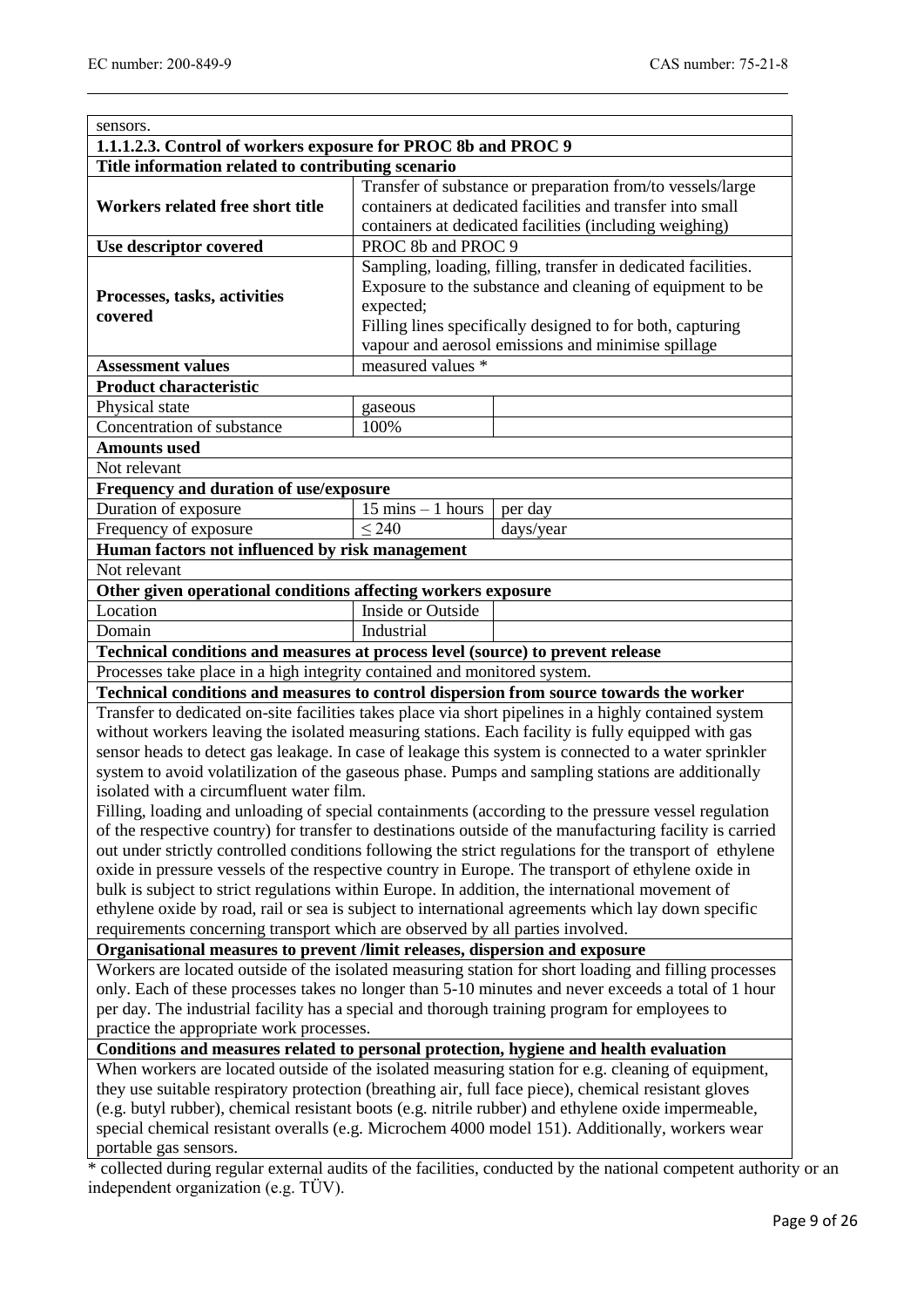# **1.1.2. Exposure Estimation for workers / PROC 1, 2, 3, 8b, 9**

Exposure assessment for systemic (inhalation) exposure was done using actual measured values from regular external audits of the facilities, conducted by the national competent authority. Therefore, no exposure calculation was performed via an exposure assessment tool. The peak value of the last 11 years measurements was taken to reflect the worst case exposure of workers:  $0.69$  mg/m<sup>3</sup>.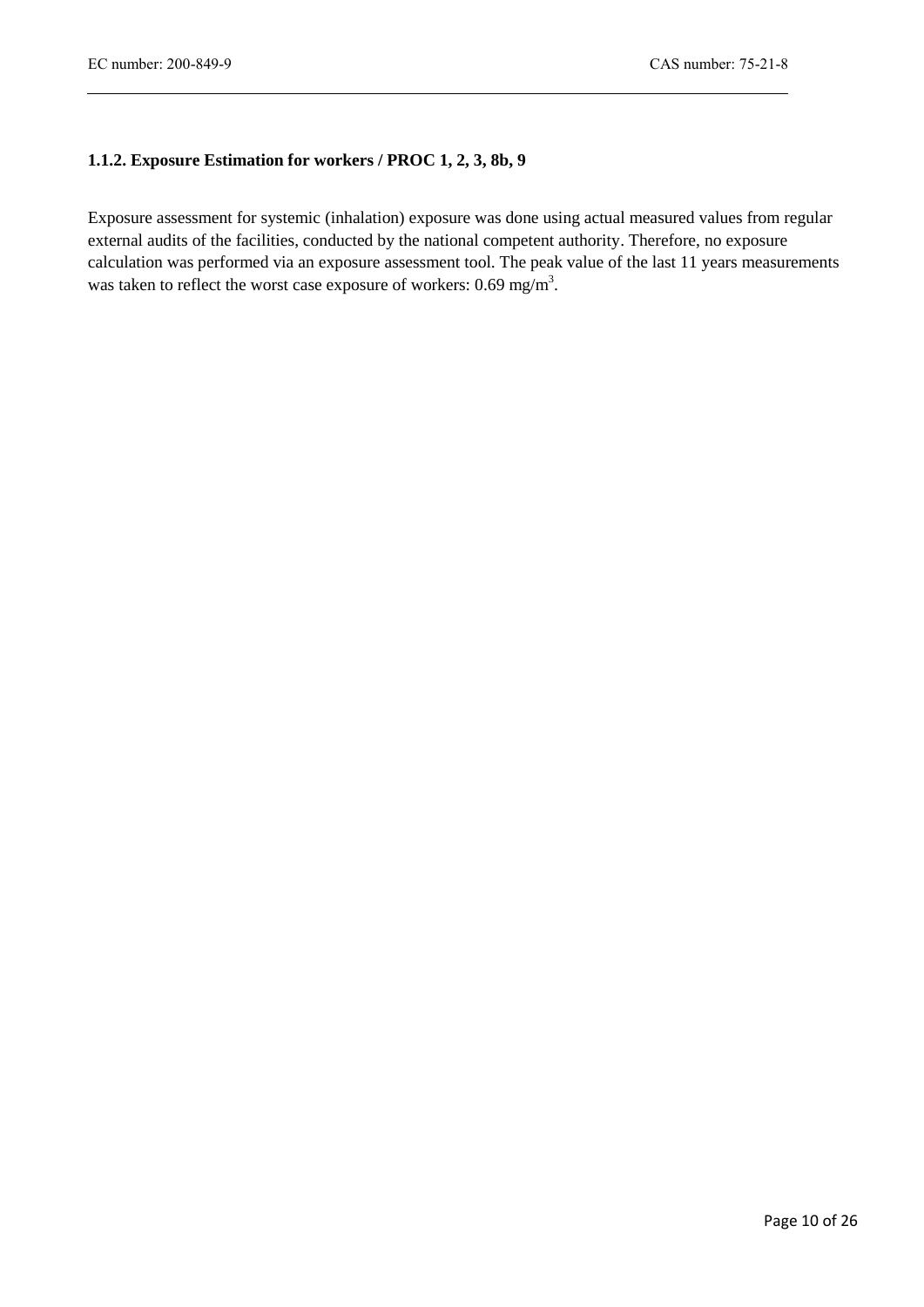# **1.2. Polymer production**

#### **1.2.1. Exposure Scenario**

# **Table 1.3. Description of the ES**

| 1.2.1.1. Title                                                                                                                                                                                                                                                                                                                                                                                                                                       |                                                                                                                                                                                                                                                                                                    |                                                                                                     |  |  |  |  |
|------------------------------------------------------------------------------------------------------------------------------------------------------------------------------------------------------------------------------------------------------------------------------------------------------------------------------------------------------------------------------------------------------------------------------------------------------|----------------------------------------------------------------------------------------------------------------------------------------------------------------------------------------------------------------------------------------------------------------------------------------------------|-----------------------------------------------------------------------------------------------------|--|--|--|--|
| <b>Reference number</b>                                                                                                                                                                                                                                                                                                                                                                                                                              | $\overline{2}$                                                                                                                                                                                                                                                                                     |                                                                                                     |  |  |  |  |
| <b>Free short title</b>                                                                                                                                                                                                                                                                                                                                                                                                                              | Polymer production                                                                                                                                                                                                                                                                                 |                                                                                                     |  |  |  |  |
| Systematic title based on use<br>descriptor                                                                                                                                                                                                                                                                                                                                                                                                          | SU 8, 9 and 3; PROC 1, 2, 3, 8b and 9; ERC 6c                                                                                                                                                                                                                                                      |                                                                                                     |  |  |  |  |
| Processes, tasks, activities<br>covered                                                                                                                                                                                                                                                                                                                                                                                                              | Use of the substance in a closed process, in closed<br>continuous processes with occasional controlled exposure or<br>in closed batch processes including the transfer of the<br>substance from/to vessels/large containers at dedicated<br>facilities or to small containers (including weighing) |                                                                                                     |  |  |  |  |
| <b>Environment characteristic</b>                                                                                                                                                                                                                                                                                                                                                                                                                    |                                                                                                                                                                                                                                                                                                    |                                                                                                     |  |  |  |  |
| covered                                                                                                                                                                                                                                                                                                                                                                                                                                              |                                                                                                                                                                                                                                                                                                    |                                                                                                     |  |  |  |  |
| 1.2.1.2. Operational conditions and risk management measures                                                                                                                                                                                                                                                                                                                                                                                         |                                                                                                                                                                                                                                                                                                    |                                                                                                     |  |  |  |  |
| The technical conditions and risk management measures in EO producing and handling facilities<br>need to be always sufficiently efficient to prevent inhalation exposure of workers in concentrations<br>above the DMEL long term- systemic effects for workers (2.0 mg/m <sup>3</sup> ). The intention should be to<br>seek the lowest exposure at any time.                                                                                        |                                                                                                                                                                                                                                                                                                    |                                                                                                     |  |  |  |  |
| 1.2.1.2.1. Control of workers exposure for PROC 1                                                                                                                                                                                                                                                                                                                                                                                                    |                                                                                                                                                                                                                                                                                                    |                                                                                                     |  |  |  |  |
| Title information related to contributing scenario                                                                                                                                                                                                                                                                                                                                                                                                   |                                                                                                                                                                                                                                                                                                    |                                                                                                     |  |  |  |  |
| Workers related free short title                                                                                                                                                                                                                                                                                                                                                                                                                     |                                                                                                                                                                                                                                                                                                    | Use in closed process, no likelihood of exposure                                                    |  |  |  |  |
| Use descriptor covered                                                                                                                                                                                                                                                                                                                                                                                                                               | PROC <sub>1</sub>                                                                                                                                                                                                                                                                                  |                                                                                                     |  |  |  |  |
| Processes, tasks, activities<br>covered                                                                                                                                                                                                                                                                                                                                                                                                              | Use of the substance in high integrity contained system<br>where little potential exists for exposures, e.g. any sampling<br>via closed loop systems                                                                                                                                               |                                                                                                     |  |  |  |  |
| <b>Assessment values</b>                                                                                                                                                                                                                                                                                                                                                                                                                             | measured values*                                                                                                                                                                                                                                                                                   |                                                                                                     |  |  |  |  |
| <b>Product characteristic</b>                                                                                                                                                                                                                                                                                                                                                                                                                        |                                                                                                                                                                                                                                                                                                    |                                                                                                     |  |  |  |  |
| Physical state                                                                                                                                                                                                                                                                                                                                                                                                                                       | gaseous                                                                                                                                                                                                                                                                                            |                                                                                                     |  |  |  |  |
| Concentration of substance                                                                                                                                                                                                                                                                                                                                                                                                                           | 100%                                                                                                                                                                                                                                                                                               |                                                                                                     |  |  |  |  |
| <b>Amounts used</b>                                                                                                                                                                                                                                                                                                                                                                                                                                  |                                                                                                                                                                                                                                                                                                    |                                                                                                     |  |  |  |  |
| Not relevant                                                                                                                                                                                                                                                                                                                                                                                                                                         |                                                                                                                                                                                                                                                                                                    |                                                                                                     |  |  |  |  |
| Frequency and duration of use/exposure                                                                                                                                                                                                                                                                                                                                                                                                               |                                                                                                                                                                                                                                                                                                    |                                                                                                     |  |  |  |  |
| Duration of exposure                                                                                                                                                                                                                                                                                                                                                                                                                                 | $\epsilon$ = 2 hours                                                                                                                                                                                                                                                                               | hours/day                                                                                           |  |  |  |  |
| Frequency of exposure                                                                                                                                                                                                                                                                                                                                                                                                                                | $\leq 240$                                                                                                                                                                                                                                                                                         | days/year                                                                                           |  |  |  |  |
| Human factors not influenced by risk management                                                                                                                                                                                                                                                                                                                                                                                                      |                                                                                                                                                                                                                                                                                                    |                                                                                                     |  |  |  |  |
| Not relevant                                                                                                                                                                                                                                                                                                                                                                                                                                         |                                                                                                                                                                                                                                                                                                    |                                                                                                     |  |  |  |  |
| Other given operational conditions affecting workers exposure                                                                                                                                                                                                                                                                                                                                                                                        |                                                                                                                                                                                                                                                                                                    |                                                                                                     |  |  |  |  |
| Location                                                                                                                                                                                                                                                                                                                                                                                                                                             | Inside or Outside                                                                                                                                                                                                                                                                                  |                                                                                                     |  |  |  |  |
| Domain                                                                                                                                                                                                                                                                                                                                                                                                                                               | Industrial                                                                                                                                                                                                                                                                                         |                                                                                                     |  |  |  |  |
| Technical conditions and measures at process level (source) to prevent release                                                                                                                                                                                                                                                                                                                                                                       |                                                                                                                                                                                                                                                                                                    |                                                                                                     |  |  |  |  |
| Processes take place in a high integrity contained and monitored system.                                                                                                                                                                                                                                                                                                                                                                             |                                                                                                                                                                                                                                                                                                    |                                                                                                     |  |  |  |  |
| Technical conditions and measures to control dispersion from source towards the worker                                                                                                                                                                                                                                                                                                                                                               |                                                                                                                                                                                                                                                                                                    |                                                                                                     |  |  |  |  |
| Sampling takes place in a closed loop system. Samples are taken in steel drums, loaded in a closed<br>process and directly sent to the laboratory. Each facility is fully equipped with gas sensor heads to<br>detect gas leakage. In case of leakage this system is connected to a water sprinkler system to avoid<br>volatilization of the gaseous phase. Pumps and sampling stations are additionally isolated with a<br>circumfluent water film. |                                                                                                                                                                                                                                                                                                    |                                                                                                     |  |  |  |  |
|                                                                                                                                                                                                                                                                                                                                                                                                                                                      | Organisational measures to prevent /limit releases, dispersion and exposure                                                                                                                                                                                                                        |                                                                                                     |  |  |  |  |
|                                                                                                                                                                                                                                                                                                                                                                                                                                                      |                                                                                                                                                                                                                                                                                                    | Workers are located in isolated measuring stations with light high pressure conditions to avoid any |  |  |  |  |
| diffusion of ethylene oxide. They are located outside of the isolated measuring station for short                                                                                                                                                                                                                                                                                                                                                    |                                                                                                                                                                                                                                                                                                    |                                                                                                     |  |  |  |  |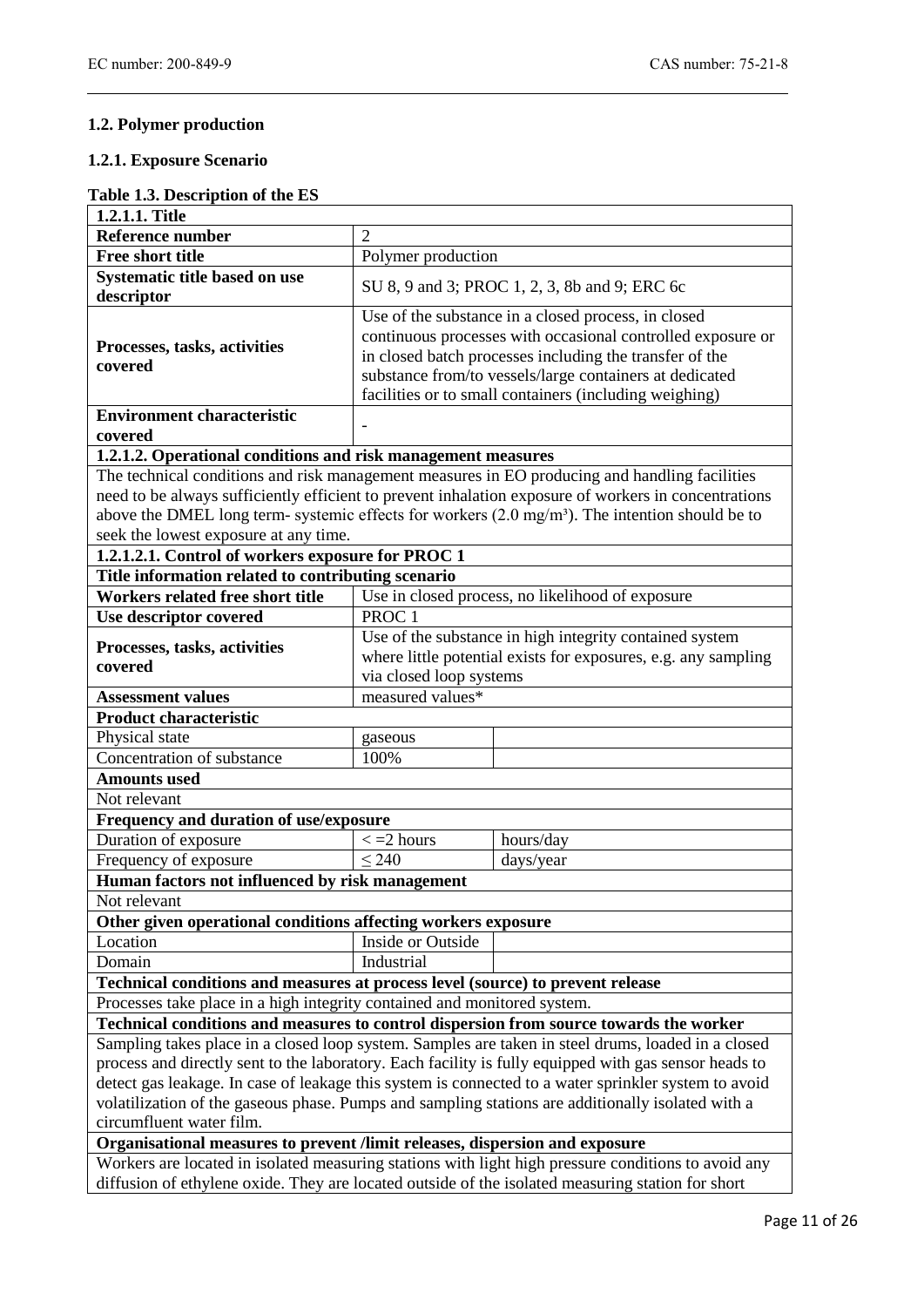monitoring tours and sampling only. Each of these processes takes no longer than 5-10 minutes and never exceeds a total of 2 hours per day. The industrial facility has a thorough training program for employees to practice the appropriate work process and monitoring.

**Conditions and measures related to personal protection, hygiene and health evaluation**

When workers are located outside of the isolated measuring station during monitoring, they wear overalls, helmets, goggles and safety shoes. Additionally, workers wear portable gas sensors. During sampling, they wear overalls, helmets, face shields, ethylene oxide resistant and impermeable gloves (e.g. butyl rubber), safety shoes and portable gas sensors.

# **1.2.1.2.2. Control of workers exposure for PROC 2 and PROC 3**

| Title information related to contributing scenario                                                                                                                                                     |                                                                                               |                                                                                                      |  |  |  |
|--------------------------------------------------------------------------------------------------------------------------------------------------------------------------------------------------------|-----------------------------------------------------------------------------------------------|------------------------------------------------------------------------------------------------------|--|--|--|
| Workers related free short title                                                                                                                                                                       | Use in closed, continuous process with occasional controlled                                  |                                                                                                      |  |  |  |
|                                                                                                                                                                                                        | exposure (e.g. sampling) or use in closed batch process                                       |                                                                                                      |  |  |  |
| Use descriptor covered                                                                                                                                                                                 | PROC 2 and PROC 3                                                                             |                                                                                                      |  |  |  |
|                                                                                                                                                                                                        |                                                                                               | Continuous process but where the design philosophy is not                                            |  |  |  |
|                                                                                                                                                                                                        |                                                                                               | specifically aimed at minimizing emissions. Occasional                                               |  |  |  |
| Processes, tasks, activities                                                                                                                                                                           | exposure will arise e.g. through maintenance or sampling;                                     |                                                                                                      |  |  |  |
| covered                                                                                                                                                                                                |                                                                                               | Batch manufacture of a chemical or formulation where the                                             |  |  |  |
|                                                                                                                                                                                                        |                                                                                               | predominant handling is in a contained manner, but where                                             |  |  |  |
|                                                                                                                                                                                                        |                                                                                               | some opportunity for contact with chemicals occurs (e.g.                                             |  |  |  |
|                                                                                                                                                                                                        | through sampling)                                                                             |                                                                                                      |  |  |  |
| <b>Assessment values</b>                                                                                                                                                                               | measured values *                                                                             |                                                                                                      |  |  |  |
| <b>Product characteristic</b>                                                                                                                                                                          |                                                                                               |                                                                                                      |  |  |  |
| Physical state                                                                                                                                                                                         | gaseous                                                                                       |                                                                                                      |  |  |  |
| Concentration of substance                                                                                                                                                                             | 100%                                                                                          |                                                                                                      |  |  |  |
| <b>Amounts used</b>                                                                                                                                                                                    |                                                                                               |                                                                                                      |  |  |  |
| Not relevant                                                                                                                                                                                           |                                                                                               |                                                                                                      |  |  |  |
| Frequency and duration of use/exposure                                                                                                                                                                 |                                                                                               |                                                                                                      |  |  |  |
| Duration of exposure                                                                                                                                                                                   | $\epsilon$ = 2 hours                                                                          | per day                                                                                              |  |  |  |
| Frequency of exposure                                                                                                                                                                                  | $\leq 240$                                                                                    | days/year                                                                                            |  |  |  |
| Human factors not influenced by risk management                                                                                                                                                        |                                                                                               |                                                                                                      |  |  |  |
| Not relevant                                                                                                                                                                                           |                                                                                               |                                                                                                      |  |  |  |
| Other given operational conditions affecting workers exposure                                                                                                                                          |                                                                                               |                                                                                                      |  |  |  |
| Location                                                                                                                                                                                               | Inside or Outside                                                                             |                                                                                                      |  |  |  |
| Domain                                                                                                                                                                                                 | Industrial                                                                                    |                                                                                                      |  |  |  |
| Technical conditions and measures at process level (source) to prevent release                                                                                                                         |                                                                                               |                                                                                                      |  |  |  |
| Processes take place in a high integrity contained and monitored system.                                                                                                                               |                                                                                               |                                                                                                      |  |  |  |
| Technical conditions and measures to control dispersion from source towards the worker                                                                                                                 |                                                                                               |                                                                                                      |  |  |  |
|                                                                                                                                                                                                        |                                                                                               | Each facility is fully equipped with gas sensor heads to detect gas leakage. In case of leakage this |  |  |  |
|                                                                                                                                                                                                        |                                                                                               | system is connected to a water sprinkler system to avoid volatilization of the gaseous phase. Pumps  |  |  |  |
| and sampling stations are additionally isolated with a circumfluent water film.                                                                                                                        |                                                                                               |                                                                                                      |  |  |  |
| Organisational measures to prevent /limit releases, dispersion and exposure                                                                                                                            |                                                                                               |                                                                                                      |  |  |  |
|                                                                                                                                                                                                        |                                                                                               | Workers are located outside of the isolated measuring station for short monitoring and maintenance   |  |  |  |
|                                                                                                                                                                                                        |                                                                                               | tours only. Pumps and equipment are regularly checked for monitoring purpose and samples are         |  |  |  |
|                                                                                                                                                                                                        |                                                                                               | taken from the circumfluent water film of the pumps on first indication of potential leakages. Each  |  |  |  |
| of these processes takes no longer than 5-10 minutes and never exceeds a total of 2 hours per day.                                                                                                     |                                                                                               |                                                                                                      |  |  |  |
| The industrial facility has a thorough training program for employees to practice the appropriate                                                                                                      |                                                                                               |                                                                                                      |  |  |  |
| work process and monitoring.<br>Conditions and measures related to personal protection, hygiene and health evaluation                                                                                  |                                                                                               |                                                                                                      |  |  |  |
|                                                                                                                                                                                                        |                                                                                               | When workers are located outside of the isolated measuring station during monitoring, they wear      |  |  |  |
|                                                                                                                                                                                                        |                                                                                               |                                                                                                      |  |  |  |
|                                                                                                                                                                                                        | overalls, helmets, goggles and safety shoes. Additionally, workers wear portable gas sensors. |                                                                                                      |  |  |  |
| During maintenance, leakages and minor accidents workers use suitable respiratory protection<br>(breathing air, full face piece), ethylene oxide resistant and impermeable gloves (e.g. butyl rubber), |                                                                                               |                                                                                                      |  |  |  |
| ethylene oxide resistant and impermeable boots (e.g. nitrile rubber) and ethylene oxide                                                                                                                |                                                                                               |                                                                                                      |  |  |  |
| impermeable, special chemical resistant overalls (e.g. Microchem 4000 model 151) and portable gas                                                                                                      |                                                                                               |                                                                                                      |  |  |  |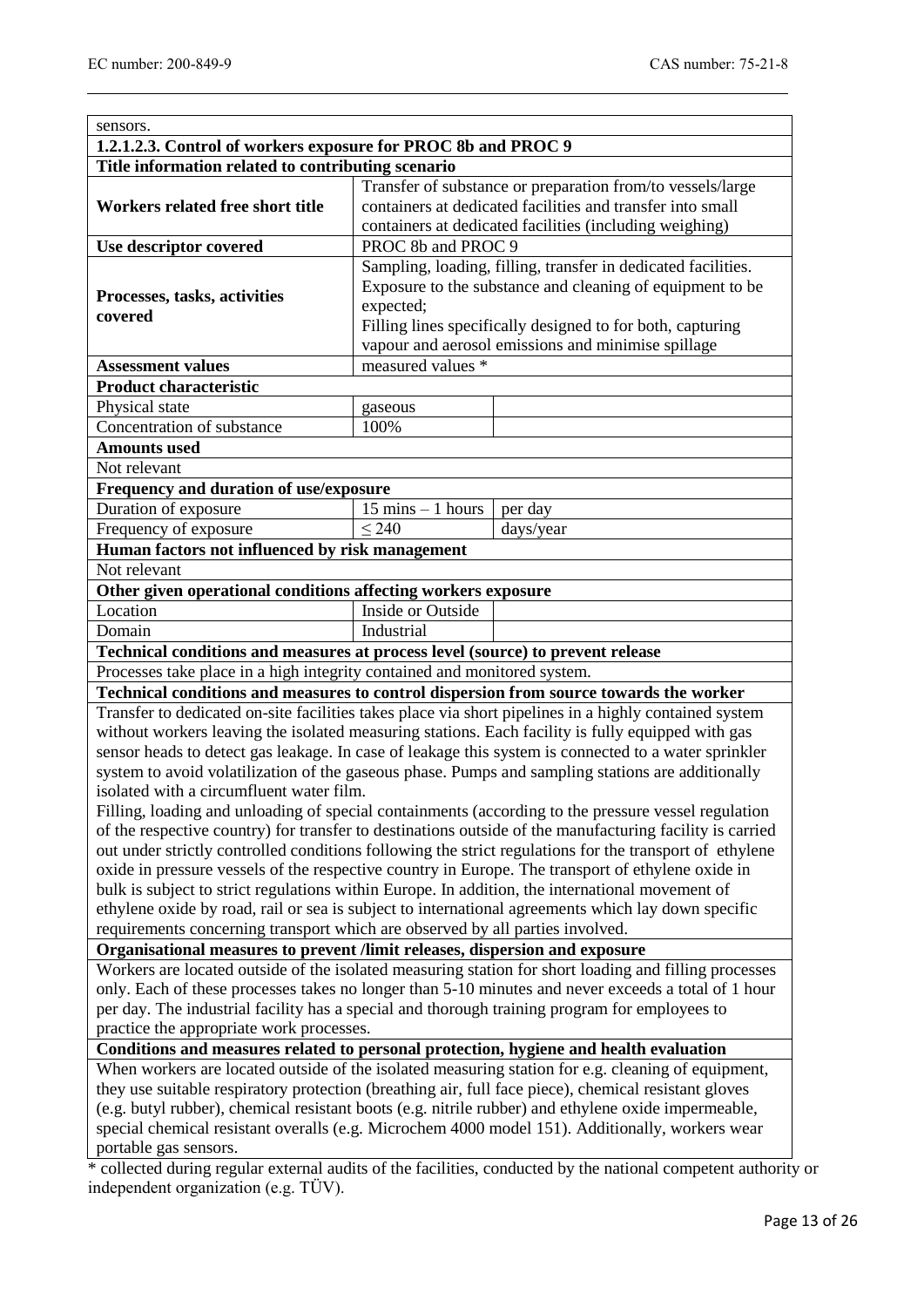# **1.2.2. Exposure Estimation**

Exposure assessment for systemic (inhalation) exposure was done using actual measured values from regular external audits of the facilities, conducted by the national competent authority. Therefore, no exposure calculation was performed via an exposure assessment tool. The peak value of the last 11 years measurements was taken to reflect the worst case exposure of workers:  $0.69$  mg/m<sup>3</sup>.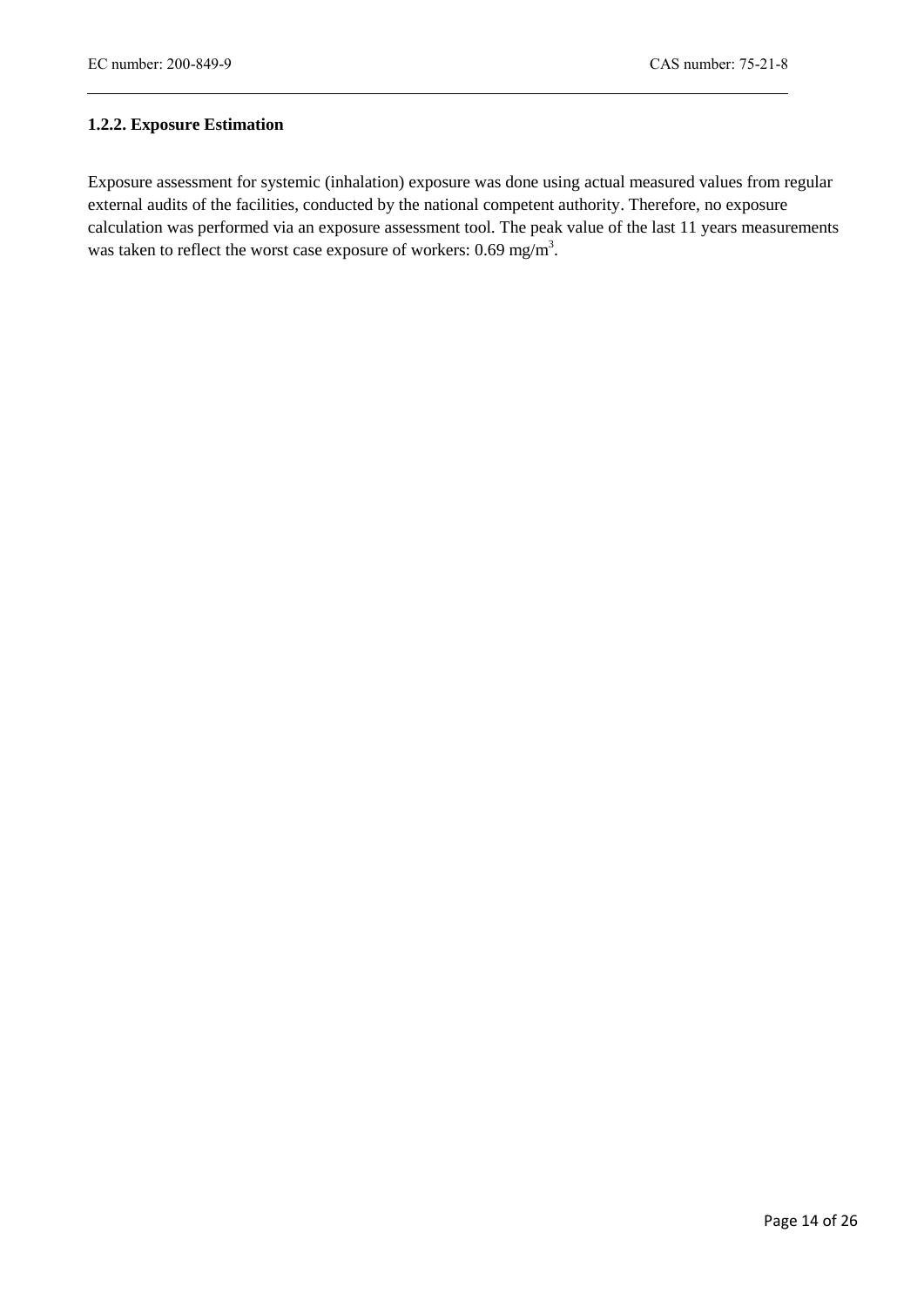# **1.3. Use as an intermediate**

#### **1.3.1. Exposure Scenario**

| Table 1.4. Description of the ES |  |  |
|----------------------------------|--|--|
|----------------------------------|--|--|

| 1.3.1.1. Title                                                                                                                                                                                                                                                                                                                                                                                                                                       |                                                                                                                                                                                                                                                                                                    |                                                  |  |  |  |  |
|------------------------------------------------------------------------------------------------------------------------------------------------------------------------------------------------------------------------------------------------------------------------------------------------------------------------------------------------------------------------------------------------------------------------------------------------------|----------------------------------------------------------------------------------------------------------------------------------------------------------------------------------------------------------------------------------------------------------------------------------------------------|--------------------------------------------------|--|--|--|--|
| <b>Reference number</b>                                                                                                                                                                                                                                                                                                                                                                                                                              | 3                                                                                                                                                                                                                                                                                                  |                                                  |  |  |  |  |
| <b>Free short title</b>                                                                                                                                                                                                                                                                                                                                                                                                                              | Use as an intermediate                                                                                                                                                                                                                                                                             |                                                  |  |  |  |  |
| Systematic title based on use<br>descriptor                                                                                                                                                                                                                                                                                                                                                                                                          | SU 8, 9 and 3; PROC 1, 2, 3, 8b and 9; ERC 6a                                                                                                                                                                                                                                                      |                                                  |  |  |  |  |
| Processes, tasks, activities<br>covered                                                                                                                                                                                                                                                                                                                                                                                                              | Use of the substance in a closed process, in closed<br>continuous processes with occasional controlled exposure or<br>in closed batch processes including the transfer of the<br>substance from/to vessels/large containers at dedicated<br>facilities or to small containers (including weighing) |                                                  |  |  |  |  |
| <b>Environment characteristic</b>                                                                                                                                                                                                                                                                                                                                                                                                                    |                                                                                                                                                                                                                                                                                                    |                                                  |  |  |  |  |
| covered                                                                                                                                                                                                                                                                                                                                                                                                                                              |                                                                                                                                                                                                                                                                                                    |                                                  |  |  |  |  |
| 1.3.1.2. Operational conditions and risk management measures                                                                                                                                                                                                                                                                                                                                                                                         |                                                                                                                                                                                                                                                                                                    |                                                  |  |  |  |  |
| The technical conditions and risk management measures in EO producing and handling facilities<br>need to be always sufficiently efficient to prevent inhalation exposure of workers in concentrations<br>above the DMEL long term- systemic effects for workers (2.0 mg/m <sup>3</sup> ). The intention should be to<br>seek the lowest exposure at any time.                                                                                        |                                                                                                                                                                                                                                                                                                    |                                                  |  |  |  |  |
| 1.3.1.2.1. Control of workers exposure for PROC 1<br>Title information related to contributing scenario                                                                                                                                                                                                                                                                                                                                              |                                                                                                                                                                                                                                                                                                    |                                                  |  |  |  |  |
| Workers related free short title                                                                                                                                                                                                                                                                                                                                                                                                                     |                                                                                                                                                                                                                                                                                                    | Use in closed process, no likelihood of exposure |  |  |  |  |
| Use descriptor covered                                                                                                                                                                                                                                                                                                                                                                                                                               | PROC <sub>1</sub>                                                                                                                                                                                                                                                                                  |                                                  |  |  |  |  |
| Processes, tasks, activities<br>covered                                                                                                                                                                                                                                                                                                                                                                                                              | Use of the substance in high integrity contained system<br>where little potential exists for exposures, e.g. any sampling<br>via closed loop systems                                                                                                                                               |                                                  |  |  |  |  |
| <b>Assessment values</b>                                                                                                                                                                                                                                                                                                                                                                                                                             | measured values *                                                                                                                                                                                                                                                                                  |                                                  |  |  |  |  |
| <b>Product characteristic</b>                                                                                                                                                                                                                                                                                                                                                                                                                        |                                                                                                                                                                                                                                                                                                    |                                                  |  |  |  |  |
| Physical state                                                                                                                                                                                                                                                                                                                                                                                                                                       | gaseous                                                                                                                                                                                                                                                                                            |                                                  |  |  |  |  |
| Concentration of substance                                                                                                                                                                                                                                                                                                                                                                                                                           | 100%                                                                                                                                                                                                                                                                                               |                                                  |  |  |  |  |
| <b>Amounts used</b>                                                                                                                                                                                                                                                                                                                                                                                                                                  |                                                                                                                                                                                                                                                                                                    |                                                  |  |  |  |  |
| Not relevant                                                                                                                                                                                                                                                                                                                                                                                                                                         |                                                                                                                                                                                                                                                                                                    |                                                  |  |  |  |  |
| Frequency and duration of use/exposure                                                                                                                                                                                                                                                                                                                                                                                                               |                                                                                                                                                                                                                                                                                                    |                                                  |  |  |  |  |
| Duration of exposure                                                                                                                                                                                                                                                                                                                                                                                                                                 | $\epsilon$ = 2 hours                                                                                                                                                                                                                                                                               | hours/day                                        |  |  |  |  |
| Frequency of exposure                                                                                                                                                                                                                                                                                                                                                                                                                                | $\leq 240$                                                                                                                                                                                                                                                                                         | days/year                                        |  |  |  |  |
| Human factors not influenced by risk management                                                                                                                                                                                                                                                                                                                                                                                                      |                                                                                                                                                                                                                                                                                                    |                                                  |  |  |  |  |
| Not relevant                                                                                                                                                                                                                                                                                                                                                                                                                                         |                                                                                                                                                                                                                                                                                                    |                                                  |  |  |  |  |
| Other given operational conditions affecting workers exposure                                                                                                                                                                                                                                                                                                                                                                                        |                                                                                                                                                                                                                                                                                                    |                                                  |  |  |  |  |
| Location                                                                                                                                                                                                                                                                                                                                                                                                                                             | Inside or Outside                                                                                                                                                                                                                                                                                  |                                                  |  |  |  |  |
|                                                                                                                                                                                                                                                                                                                                                                                                                                                      | Industrial<br>Domain                                                                                                                                                                                                                                                                               |                                                  |  |  |  |  |
| Technical conditions and measures at process level (source) to prevent release                                                                                                                                                                                                                                                                                                                                                                       |                                                                                                                                                                                                                                                                                                    |                                                  |  |  |  |  |
| Processes take place in a high integrity contained and monitored system.                                                                                                                                                                                                                                                                                                                                                                             |                                                                                                                                                                                                                                                                                                    |                                                  |  |  |  |  |
| Technical conditions and measures to control dispersion from source towards the worker                                                                                                                                                                                                                                                                                                                                                               |                                                                                                                                                                                                                                                                                                    |                                                  |  |  |  |  |
| Sampling takes place in a closed loop system. Samples are taken in steel drums, loaded in a closed<br>process and directly sent to the laboratory. Each facility is fully equipped with gas sensor heads to<br>detect gas leakage. In case of leakage this system is connected to a water sprinkler system to avoid<br>volatilization of the gaseous phase. Pumps and sampling stations are additionally isolated with a<br>circumfluent water film. |                                                                                                                                                                                                                                                                                                    |                                                  |  |  |  |  |
| Organisational measures to prevent /limit releases, dispersion and exposure                                                                                                                                                                                                                                                                                                                                                                          |                                                                                                                                                                                                                                                                                                    |                                                  |  |  |  |  |
| Workers are located in isolated measuring stations with light high pressure conditions to avoid any<br>diffusion of ethylene oxide. They are located outside of the isolated measuring station for short                                                                                                                                                                                                                                             |                                                                                                                                                                                                                                                                                                    |                                                  |  |  |  |  |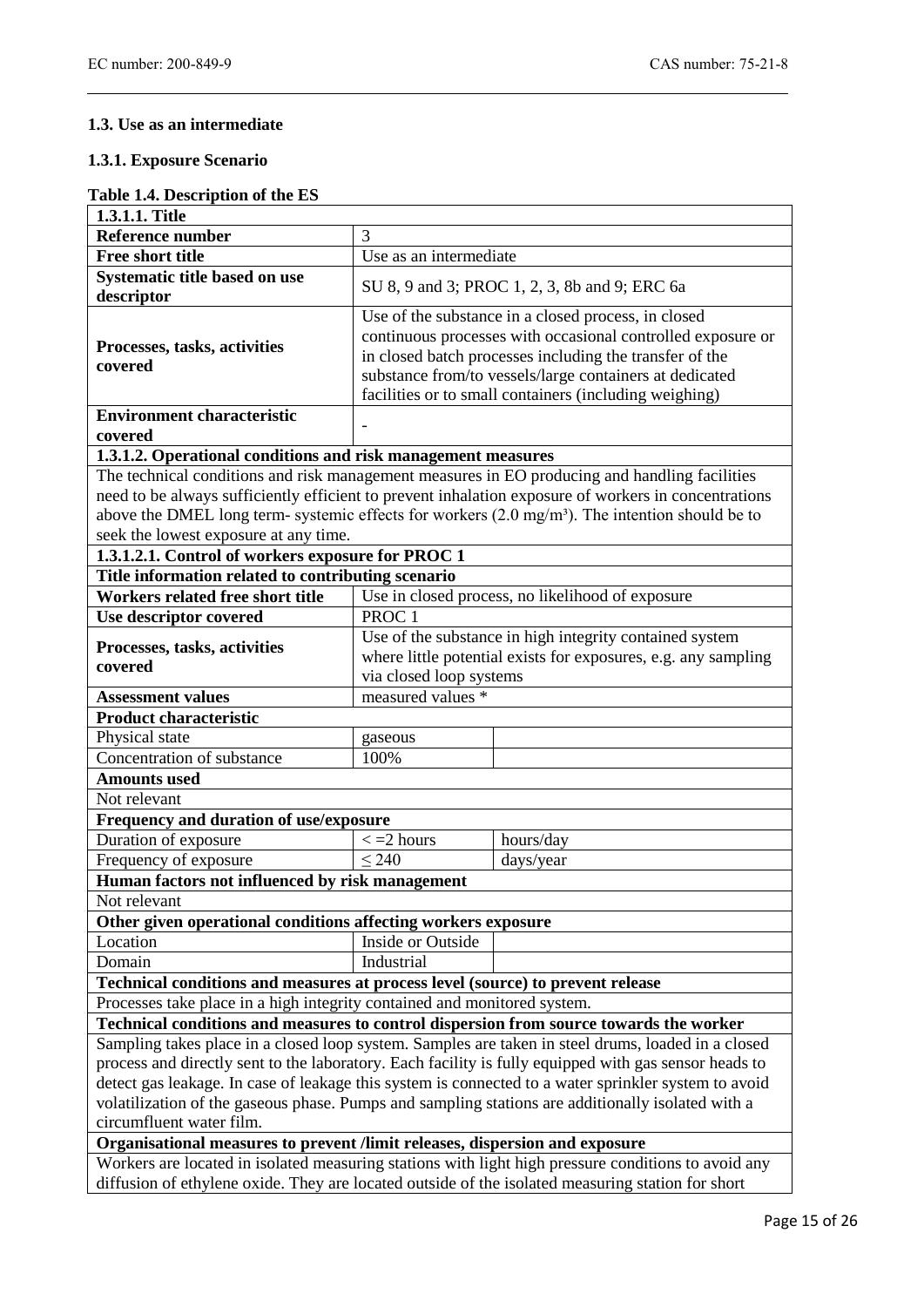monitoring tours and sampling only. Each of these processes takes no longer than 5-10 minutes and never exceeds a total of 2 hours per day. The industrial facility has a thorough training program for employees to practice the appropriate work process and monitoring.

**Conditions and measures related to personal protection, hygiene and health evaluation**

When workers are located outside of the isolated measuring station during monitoring, they wear overalls, helmets, goggles and safety shoes. Additionally, workers wear portable gas sensors. During sampling, they wear overalls, helmets, face shields, ethylene oxide resistant and impermeable gloves (e.g. butyl rubber), safety shoes and portable gas sensors.

# **1.3.1.2.2. Control of workers exposure for PROC 2 and PROC 3**

| Title information related to contributing scenario                                                                    |                                                                                                                                                                                                                                                                                                                                                                                           |                                                                                                      |  |  |  |
|-----------------------------------------------------------------------------------------------------------------------|-------------------------------------------------------------------------------------------------------------------------------------------------------------------------------------------------------------------------------------------------------------------------------------------------------------------------------------------------------------------------------------------|------------------------------------------------------------------------------------------------------|--|--|--|
| Workers related free short title                                                                                      | Use in closed, continuous process with occasional controlled                                                                                                                                                                                                                                                                                                                              |                                                                                                      |  |  |  |
|                                                                                                                       | exposure (e.g. sampling) or use in closed batch process                                                                                                                                                                                                                                                                                                                                   |                                                                                                      |  |  |  |
| Use descriptor covered                                                                                                | PROC 2 and PROC 3                                                                                                                                                                                                                                                                                                                                                                         |                                                                                                      |  |  |  |
| Processes, tasks, activities<br>covered                                                                               | Continuous process but where the design philosophy is not<br>specifically aimed at minimizing emissions. Occasional<br>exposure will arise e.g. through maintenance or sampling;<br>Batch manufacture of a chemical or formulation where the<br>predominant handling is in a contained manner, but where<br>some opportunity for contact with chemicals occurs (e.g.<br>through sampling) |                                                                                                      |  |  |  |
| <b>Assessment values</b>                                                                                              | measured values *                                                                                                                                                                                                                                                                                                                                                                         |                                                                                                      |  |  |  |
| <b>Product characteristic</b>                                                                                         |                                                                                                                                                                                                                                                                                                                                                                                           |                                                                                                      |  |  |  |
| Physical state                                                                                                        | gaseous                                                                                                                                                                                                                                                                                                                                                                                   |                                                                                                      |  |  |  |
| Concentration of substance                                                                                            | 100%                                                                                                                                                                                                                                                                                                                                                                                      |                                                                                                      |  |  |  |
| <b>Amounts used</b>                                                                                                   |                                                                                                                                                                                                                                                                                                                                                                                           |                                                                                                      |  |  |  |
| Not relevant                                                                                                          |                                                                                                                                                                                                                                                                                                                                                                                           |                                                                                                      |  |  |  |
| Frequency and duration of use/exposure                                                                                |                                                                                                                                                                                                                                                                                                                                                                                           |                                                                                                      |  |  |  |
| Duration of exposure                                                                                                  | $\epsilon$ = 2 hours                                                                                                                                                                                                                                                                                                                                                                      | per day                                                                                              |  |  |  |
| Frequency of exposure                                                                                                 | $\leq 240$                                                                                                                                                                                                                                                                                                                                                                                | days/year                                                                                            |  |  |  |
| Human factors not influenced by risk management                                                                       |                                                                                                                                                                                                                                                                                                                                                                                           |                                                                                                      |  |  |  |
| Not relevant                                                                                                          |                                                                                                                                                                                                                                                                                                                                                                                           |                                                                                                      |  |  |  |
| Other given operational conditions affecting workers exposure                                                         |                                                                                                                                                                                                                                                                                                                                                                                           |                                                                                                      |  |  |  |
| Location                                                                                                              | Inside or Outside                                                                                                                                                                                                                                                                                                                                                                         |                                                                                                      |  |  |  |
| Domain                                                                                                                | Industrial                                                                                                                                                                                                                                                                                                                                                                                |                                                                                                      |  |  |  |
| Technical conditions and measures at process level (source) to prevent release                                        |                                                                                                                                                                                                                                                                                                                                                                                           |                                                                                                      |  |  |  |
| Processes take place in a high integrity contained and monitored system.                                              |                                                                                                                                                                                                                                                                                                                                                                                           |                                                                                                      |  |  |  |
| Technical conditions and measures to control dispersion from source towards the worker                                |                                                                                                                                                                                                                                                                                                                                                                                           |                                                                                                      |  |  |  |
|                                                                                                                       |                                                                                                                                                                                                                                                                                                                                                                                           | Each facility is fully equipped with gas sensor heads to detect gas leakage. In case of leakage this |  |  |  |
|                                                                                                                       |                                                                                                                                                                                                                                                                                                                                                                                           | system is connected to a water sprinkler system to avoid volatilization of the gaseous phase. Pumps  |  |  |  |
| and sampling stations are additionally isolated with a circumfluent water film.                                       |                                                                                                                                                                                                                                                                                                                                                                                           |                                                                                                      |  |  |  |
| Organisational measures to prevent /limit releases, dispersion and exposure                                           |                                                                                                                                                                                                                                                                                                                                                                                           |                                                                                                      |  |  |  |
|                                                                                                                       |                                                                                                                                                                                                                                                                                                                                                                                           | Workers are located outside of the isolated measuring station for short monitoring and maintenance   |  |  |  |
|                                                                                                                       |                                                                                                                                                                                                                                                                                                                                                                                           | tours only. Pumps and equipment are regularly checked for monitoring purpose and samples are         |  |  |  |
|                                                                                                                       |                                                                                                                                                                                                                                                                                                                                                                                           | taken from the circumfluent water film of the pumps on first indication of potential leakages. Each  |  |  |  |
| of these processes takes no longer than 5-10 minutes and never exceeds a total of 2 hours per day.                    |                                                                                                                                                                                                                                                                                                                                                                                           |                                                                                                      |  |  |  |
| The industrial facility has a thorough training program for employees to practice the appropriate                     |                                                                                                                                                                                                                                                                                                                                                                                           |                                                                                                      |  |  |  |
| work process and monitoring.<br>Conditions and measures related to personal protection, hygiene and health evaluation |                                                                                                                                                                                                                                                                                                                                                                                           |                                                                                                      |  |  |  |
|                                                                                                                       |                                                                                                                                                                                                                                                                                                                                                                                           | When workers are located outside of the isolated measuring station during monitoring, they wear      |  |  |  |
| overalls, helmets, goggles and safety shoes. Additionally, workers wear portable gas sensors.                         |                                                                                                                                                                                                                                                                                                                                                                                           |                                                                                                      |  |  |  |
|                                                                                                                       |                                                                                                                                                                                                                                                                                                                                                                                           |                                                                                                      |  |  |  |
|                                                                                                                       | During maintenance, leakages and minor accidents workers use suitable respiratory protection<br>(breathing air, full face piece), ethylene oxide resistant and impermeable gloves (e.g. butyl rubber),                                                                                                                                                                                    |                                                                                                      |  |  |  |
| ethylene oxide resistant and impermeable boots (e.g. nitrile rubber) and ethylene oxide                               |                                                                                                                                                                                                                                                                                                                                                                                           |                                                                                                      |  |  |  |
| impermeable, special chemical resistant overalls (e.g. Microchem 4000 model 151) and portable gas                     |                                                                                                                                                                                                                                                                                                                                                                                           |                                                                                                      |  |  |  |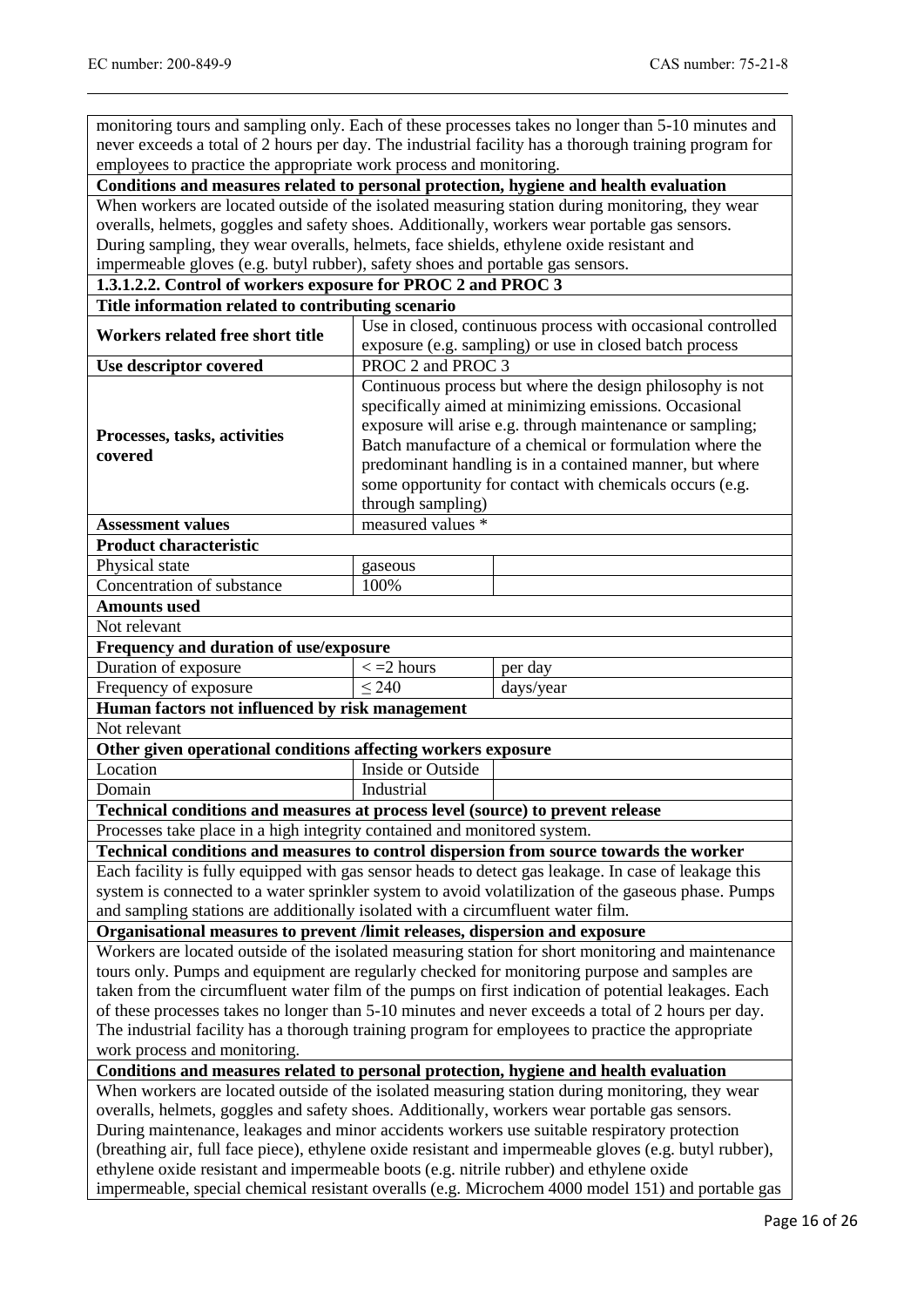| 1.3.1.2.3. Control of workers exposure for PROC 8b and PROC 9                                   |                                     |                                                                                                                   |
|-------------------------------------------------------------------------------------------------|-------------------------------------|-------------------------------------------------------------------------------------------------------------------|
| Title information related to contributing scenario                                              |                                     |                                                                                                                   |
|                                                                                                 |                                     | Transfer of substance or preparation from/to vessels/large                                                        |
| Workers related free short title                                                                |                                     | containers at dedicated facilities and transfer into small                                                        |
|                                                                                                 |                                     | containers at dedicated facilities (including weighing)                                                           |
| Use descriptor covered                                                                          | PROC 8b and PROC 9                  |                                                                                                                   |
|                                                                                                 |                                     | Sampling, loading, filling, transfer in dedicated facilities.                                                     |
| Processes, tasks, activities                                                                    |                                     | Exposure to the substance and cleaning of equipment to be                                                         |
| covered                                                                                         | expected;                           |                                                                                                                   |
|                                                                                                 |                                     | Filling lines specifically designed to for both, capturing                                                        |
|                                                                                                 | measured values *                   | vapour and aerosol emissions and minimise spillage                                                                |
| <b>Assessment values</b>                                                                        |                                     |                                                                                                                   |
| <b>Product characteristic</b><br>Physical state                                                 |                                     |                                                                                                                   |
| Concentration of substance                                                                      | gaseous<br>100%                     |                                                                                                                   |
| <b>Amounts used</b>                                                                             |                                     |                                                                                                                   |
| Not relevant                                                                                    |                                     |                                                                                                                   |
| Frequency and duration of use/exposure                                                          |                                     |                                                                                                                   |
| Duration of exposure                                                                            | $15 \text{ mins} - 1 \text{ hours}$ | per day                                                                                                           |
| Frequency of exposure                                                                           | $\leq$ 240                          | days/year                                                                                                         |
| Human factors not influenced by risk management                                                 |                                     |                                                                                                                   |
| Not relevant                                                                                    |                                     |                                                                                                                   |
| Other given operational conditions affecting workers exposure                                   |                                     |                                                                                                                   |
| Location                                                                                        | Inside or Outside                   |                                                                                                                   |
| Domain                                                                                          | Industrial                          |                                                                                                                   |
| Technical conditions and measures at process level (source) to prevent release                  |                                     |                                                                                                                   |
| Processes take place in a high integrity contained and monitored system.                        |                                     |                                                                                                                   |
|                                                                                                 |                                     | Technical conditions and measures to control dispersion from source towards the worker                            |
|                                                                                                 |                                     | Transfer to dedicated on-site facilities takes place via short pipelines in a highly contained system             |
|                                                                                                 |                                     | without workers leaving the isolated measuring stations. Each facility is fully equipped with gas                 |
|                                                                                                 |                                     | sensor heads to detect gas leakage. In case of leakage this system is connected to a water sprinkler              |
|                                                                                                 |                                     | system to avoid volatilization of the gaseous phase. Pumps and sampling stations are additionally                 |
| isolated with a circumfluent water film.                                                        |                                     |                                                                                                                   |
|                                                                                                 |                                     | Filling, loading and unloading of special containments (according to the pressure vessel regulation               |
|                                                                                                 |                                     | of the respective country) for transfer to destinations outside of the manufacturing facility is carried          |
|                                                                                                 |                                     | out under strictly controlled conditions following the strict regulations for the transport of ethylene           |
|                                                                                                 |                                     | oxide in pressure vessels of the respective country in Europe. The transport of ethylene oxide in                 |
| bulk is subject to strict regulations within Europe. In addition, the international movement of |                                     |                                                                                                                   |
|                                                                                                 |                                     | ethylene oxide by road, rail or sea is subject to international agreements which lay down specific                |
| requirements concerning transport which are observed by all parties involved.                   |                                     |                                                                                                                   |
| Organisational measures to prevent /limit releases, dispersion and exposure                     |                                     |                                                                                                                   |
|                                                                                                 |                                     | Workers are located outside of the isolated measuring station for short loading and filling processes             |
|                                                                                                 |                                     | only. Each of these processes takes no longer than 5-10 minutes and never exceeds a total of 1 hour               |
| per day. The industrial facility has a special and thorough training program for employees to   |                                     |                                                                                                                   |
| practice the appropriate work processes.                                                        |                                     |                                                                                                                   |
| Conditions and measures related to personal protection, hygiene and health evaluation           |                                     |                                                                                                                   |
|                                                                                                 |                                     | When workers are located outside of the isolated measuring station for e.g. cleaning of equipment,                |
|                                                                                                 |                                     | they use suitable respiratory protection (breathing air, full face piece), chemical resistant gloves              |
|                                                                                                 |                                     | (e.g. butyl rubber), chemical resistant boots (e.g. nitrile rubber) and ethylene oxide impermeable,               |
|                                                                                                 |                                     | special chemical resistant overalls (e.g. Microchem 4000 model 151). Additionally, workers wear                   |
|                                                                                                 |                                     |                                                                                                                   |
| portable gas sensors.                                                                           |                                     | * collected during regular external audits of the facilities, conducted by the national competent authority or an |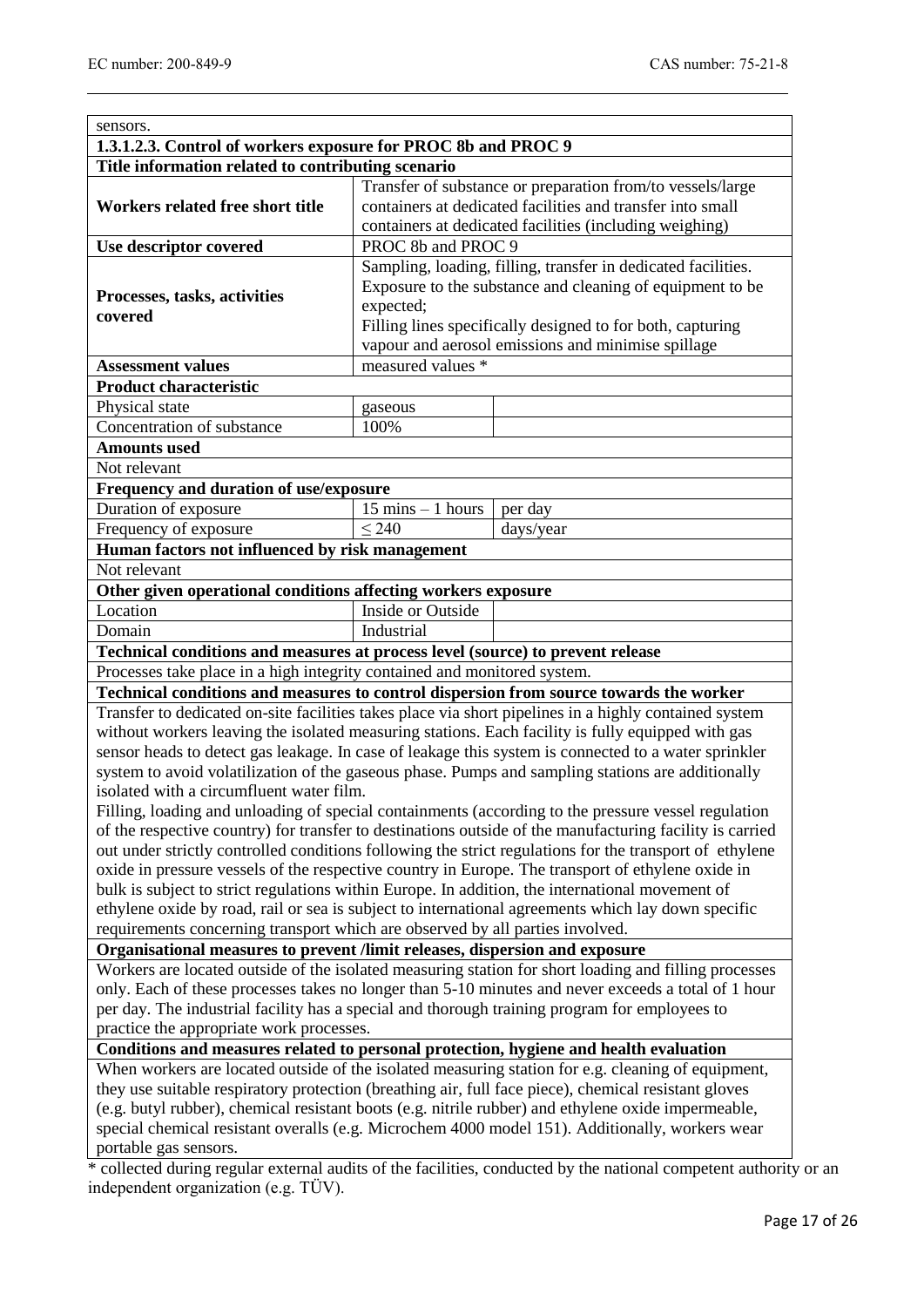# **1.3.2. Exposure Estimation**

Exposure assessment for systemic (inhalation) exposure was done using actual measured values from regular external audits of the facilities, conducted by the national competent authority. Therefore, no exposure calculation was performed via an exposure assessment tool. The peak value of the last 11 years measurements was taken to reflect the worst case exposure of workers:  $0.69$  mg/m<sup>3</sup>.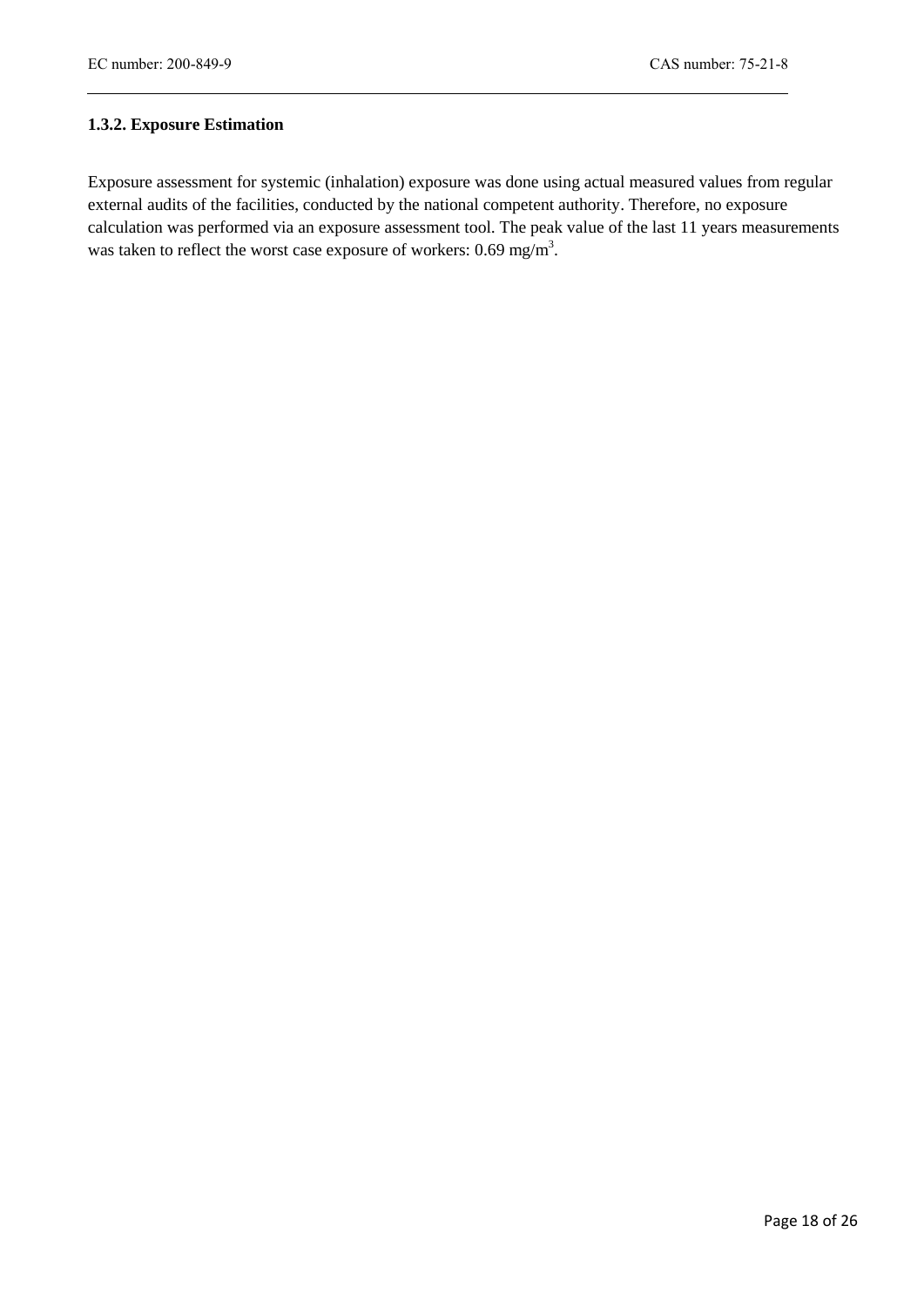# **1.4. Use as laboratory reagent**

#### **1.4.1. Exposure Scenario**

# **Table 1.5. Description of the ES**

| 1.4.1.1. Title                                                                              |                                                                    |                                                                                        |  |  |
|---------------------------------------------------------------------------------------------|--------------------------------------------------------------------|----------------------------------------------------------------------------------------|--|--|
| <b>Reference number</b>                                                                     | $\overline{4}$                                                     |                                                                                        |  |  |
| <b>Free short title</b>                                                                     | Use as a laboratory reagent                                        |                                                                                        |  |  |
| Systematic title based on use                                                               |                                                                    |                                                                                        |  |  |
| descriptor                                                                                  | SU 3 and 22; PROC 15; ERC 1                                        |                                                                                        |  |  |
| Processes, tasks, activities                                                                | Use of substances at small scale laboratory $\left($ < 1 l or 1 kg |                                                                                        |  |  |
| covered                                                                                     | present at workplace).                                             |                                                                                        |  |  |
| <b>Environment characteristic</b>                                                           |                                                                    |                                                                                        |  |  |
| covered                                                                                     |                                                                    |                                                                                        |  |  |
| 1.4.1.2. Operational conditions and risk management measures                                |                                                                    |                                                                                        |  |  |
| 1.4.1.2.1. Control of workers exposure for PROC 15                                          |                                                                    |                                                                                        |  |  |
| Title information related to contributing scenario                                          |                                                                    |                                                                                        |  |  |
| Workers related free short title                                                            | Use as a laboratory reagent                                        |                                                                                        |  |  |
| Use descriptor covered                                                                      | PROC <sub>15</sub>                                                 |                                                                                        |  |  |
| Processes, tasks, activities                                                                | Use of substances at small scale laboratory $\left($ < 1 l or 1 kg |                                                                                        |  |  |
| covered                                                                                     | present at workplace).                                             |                                                                                        |  |  |
| <b>Assessment Method</b>                                                                    |                                                                    | ECETOC TRA Worker $\overline{v2.0}$ with modifications <sup>1</sup>                    |  |  |
| <b>Product characteristic</b>                                                               |                                                                    |                                                                                        |  |  |
| Physical state                                                                              | gaseous                                                            |                                                                                        |  |  |
| Concentration of substance                                                                  | 100%                                                               |                                                                                        |  |  |
| <b>Amounts used</b>                                                                         |                                                                    |                                                                                        |  |  |
| Not relevant                                                                                |                                                                    |                                                                                        |  |  |
| Frequency and duration of use/exposure                                                      |                                                                    |                                                                                        |  |  |
| Duration of exposure                                                                        | 15min - 1h                                                         | Per day                                                                                |  |  |
| Frequency of exposure                                                                       | $\leq$ 240                                                         | days/year                                                                              |  |  |
| Human factors not influenced by risk management                                             |                                                                    |                                                                                        |  |  |
| Not relevant                                                                                |                                                                    |                                                                                        |  |  |
| Other given operational conditions affecting workers exposure                               |                                                                    |                                                                                        |  |  |
| Location                                                                                    | Inside                                                             |                                                                                        |  |  |
| Domain                                                                                      | Industrial and                                                     |                                                                                        |  |  |
|                                                                                             | Professional                                                       |                                                                                        |  |  |
| Technical conditions and measures at process level (source) to prevent release              |                                                                    |                                                                                        |  |  |
| Ethylene oxide is stored in highly contained vessels at any time.                           |                                                                    |                                                                                        |  |  |
|                                                                                             |                                                                    | Technical conditions and measures to control dispersion from source towards the worker |  |  |
| Appropriate local exhaust ventilation: Effectiveness: 99%                                   |                                                                    |                                                                                        |  |  |
| Organisational measures to prevent /limit releases, dispersion and exposure                 |                                                                    |                                                                                        |  |  |
| Laboratories have a thorough training program for employees for the appropriate handling of |                                                                    |                                                                                        |  |  |
| ethylene oxide.                                                                             |                                                                    |                                                                                        |  |  |
| Conditions and measures related to personal protection, hygiene and health evaluation       |                                                                    |                                                                                        |  |  |
| Use of suitable respiratory protection: Effectiveness: 97.5% (full face shield)             |                                                                    |                                                                                        |  |  |
| Use of ethylene oxide impermeable gloves (e.g. butyl rubber)                                |                                                                    |                                                                                        |  |  |
| Respiratory protection: another effectiveness value was applied                             |                                                                    |                                                                                        |  |  |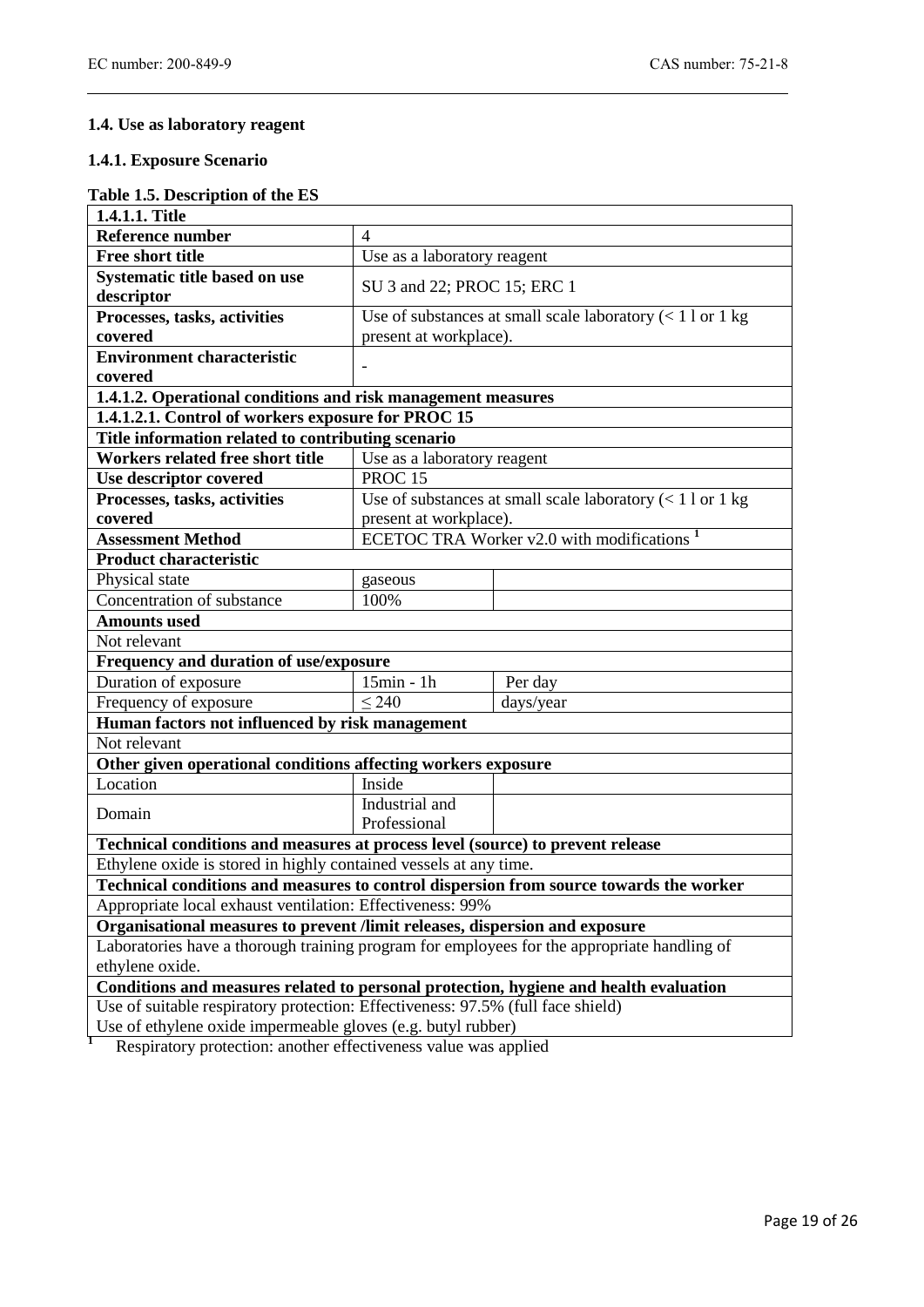# **1.4.2. Exposure Estimation**

# **Table 1.6. Estimated exposure for workers / PROC 15**

| Route of exposure                         | <b>Concentrations</b> |          | <b>Justification</b> |
|-------------------------------------------|-----------------------|----------|----------------------|
|                                           | Value                 | Unit     |                      |
| Long-term exposure, systemic, inhalative  | 0.05                  | $mg/m^3$ |                      |
| Short-term exposure, systemic, inhalative | 0.91                  | mg/m     |                      |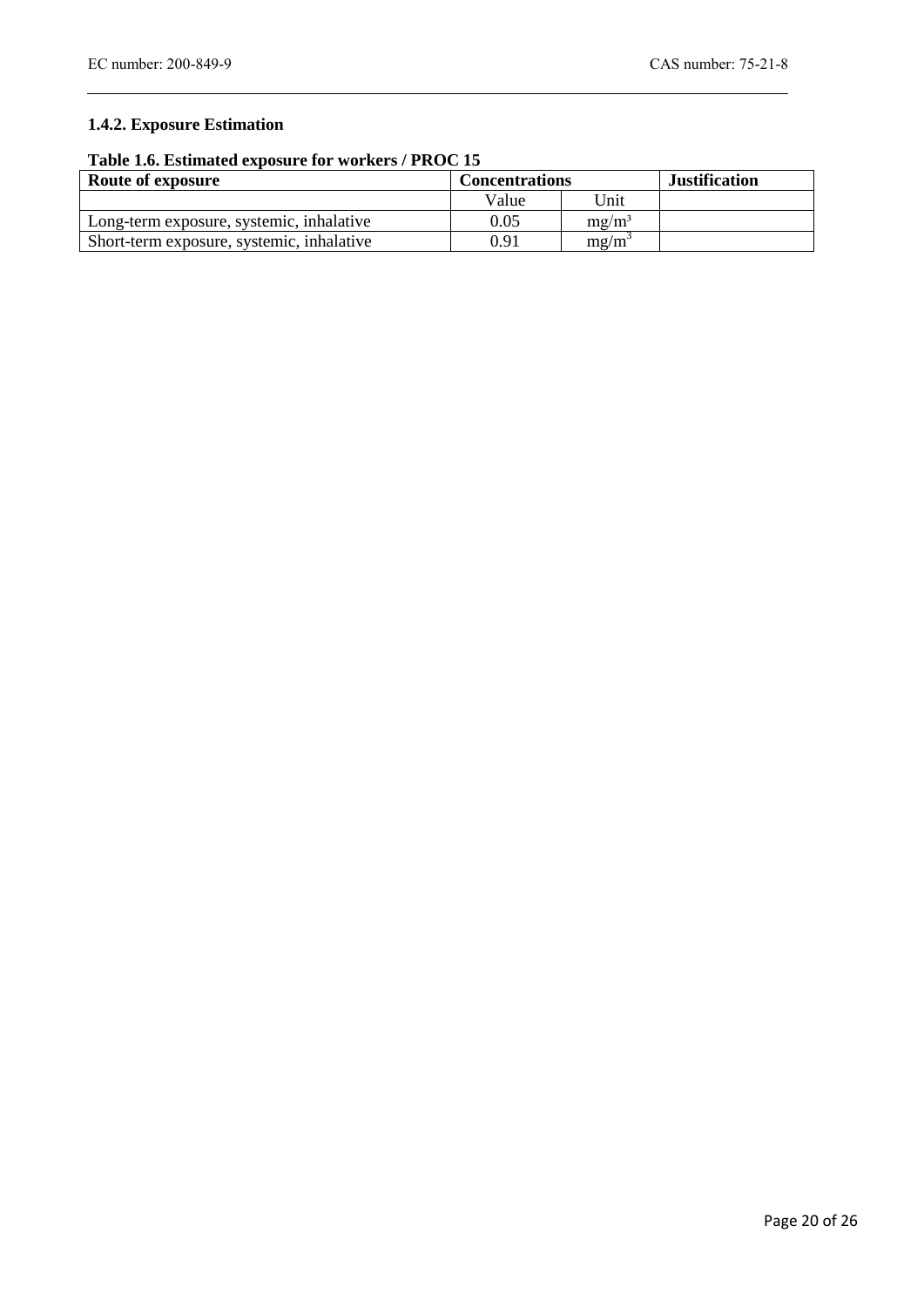# **2. RISK CHARACTERISATION**

#### **General remarks**

The technical conditions and risk management measures in EO producing and handling facilities should always be sufficiently efficient to prevent exposure of the workers in concentrations above the DMEL. The intention should be to seek the lowest exposure at any time. Therefore, it can be assumed that a qualitative description of the exposure scenarios is sufficient to ensure that exposure concentrations are at least below the DMEL and the RCR will never be  $> 1$ .

#### Human Health – Worker

#### Risk characterization for local inhalative effects:

As discussed in the hazard assessment, ethylene oxide does not exert local irritation at concentrations below exerting systemic toxicity including carcinogenicity. The proposed DNEL is therefore a systemic DNEL, however considered to be protective also from local toxicity. Thus the exposure scenarios described by actual measured values (resulting in a RCR < 1: measured values vs. systemic DNELs) also cover local effects.

#### Human health – Worker and Consumer

The risk characterization covers the life cycle of the substance (monomer) until the polymerization reaction. The unreacted residual monomer in a polymer is to be regarded as impurity that need not be critically addressed in the exposure assessment. Also covered is the life cycle of the substance as an intermediate until the respective chemical reaction and finally distillation of the product.

#### Environment

In the chemical safety assessment performed according to Article 14(3) in connection with Annex I section 3 (Environmental Hazard Assessment) and PBT/ vPvB Assessment no hazard was identified. Therefore according to REACH Annex I (5.0) an exposure estimation and risk characterization is not necessary. Consequently all identified uses of the substance are assessed as safe for the environment.

Ethylene oxide is only used as an intermediate or as a monomer in polymer production. Both uses are performed in closed systems and under strictly controlled conditions. Unintended releases into the environment are hence not to be expected. Additionally, regular external audits of the facilities, conducted by the national competent authority of the respective country in Europe or an independent organization, ensure that the measured values of air around the highly contained facilities do not exceed the legally permitted thresholds. Therefore, environmental exposure is negligible.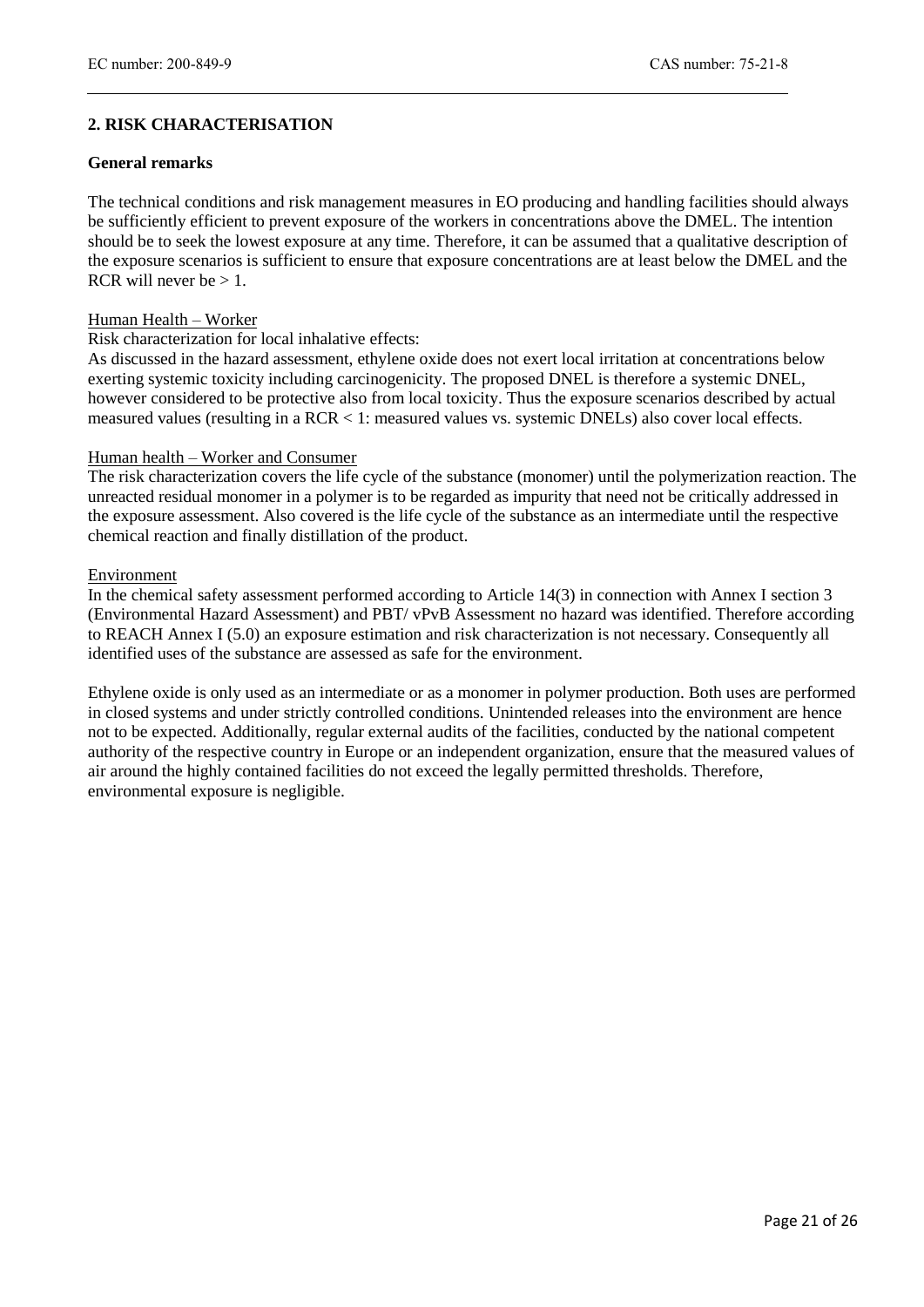# **2.1. Manufacture and distribution of the substance**

#### **2.1.1. Human Health**

#### **2.1.1.1. Workers**

#### **Table 2.1. RCRs Worker / PROC 1, 2, 3, 8b, 9**

| <b>Exposure</b>                           | <b>Exposure estimate</b> | DMEI.                    | <b>RCR</b> per route | Safe use |
|-------------------------------------------|--------------------------|--------------------------|----------------------|----------|
| Long-term exposure, systemic, inhalative  | $0.69 \text{ mg/m}^3$    | $2.0 \text{ mg/m}^3$     | 0.345                | ves      |
| Short-term exposure, systemic, inhalative | $2.76 \text{ mg/m}^3$    | $10.0 \,\mathrm{mg/m^3}$ | 0.276                | ves      |

#### **2.1.1.2. Consumers**

Not relevant.

#### **2.1.1.3. Indirect exposure to humans via the environment**

Ethylene oxide is a reactive chemical and typically employed as a building block in chemical synthesis, usually in closed systems and under strictly controlled conditions. Air measurements in the immediate environment of such plants have not shown detectable amounts of ethylene oxide. Furthermore, ethylene oxide is not considered to be bioaccumulative and is readily biodegradable (see also Chapter 1, General remarks, Environment). Therefore, an indirect environmental exposure of humans from technical processes in chemical industry is highly unlikely.

On the other hand, there is some background exposure to ethylene from environmental sources such as traffic emissions and edible plants and this is endogeneously oxidized to ethylene oxide by living systems including man. This unavoidable exposure to ethylene and endogeneous ethylene oxide appears to the source for the spontaneous background level of hydroxyethyl adducts in DNA and proteins. The present standard of DNA adduct analysis indicates a spontaneous rate of hydroxylation as would be obtained from an air borne exposure to 0.1 ppm ethylene oxide. Therefore, endogeneous hydroxyethylation from spontaneous and environmental ethylene exposure by far exceeds any environmental impact of industrial production and use of ethylene oxide.

#### **2.1.2. Environment**

#### **2.1.2.1. Aquatic Compartment (incl. Sediment)**

See chapter 1 and 2, General remarks

#### **2.1.2.2. Terrestrial Compartment**

See chapter 1 and 2, General remarks

#### **2.1.2.3. Atmospheric Compartment**

See chapter 1 and 2, General remarks

#### **2.1.2.4. Microbiological Activity in Sewage Treatment Systems**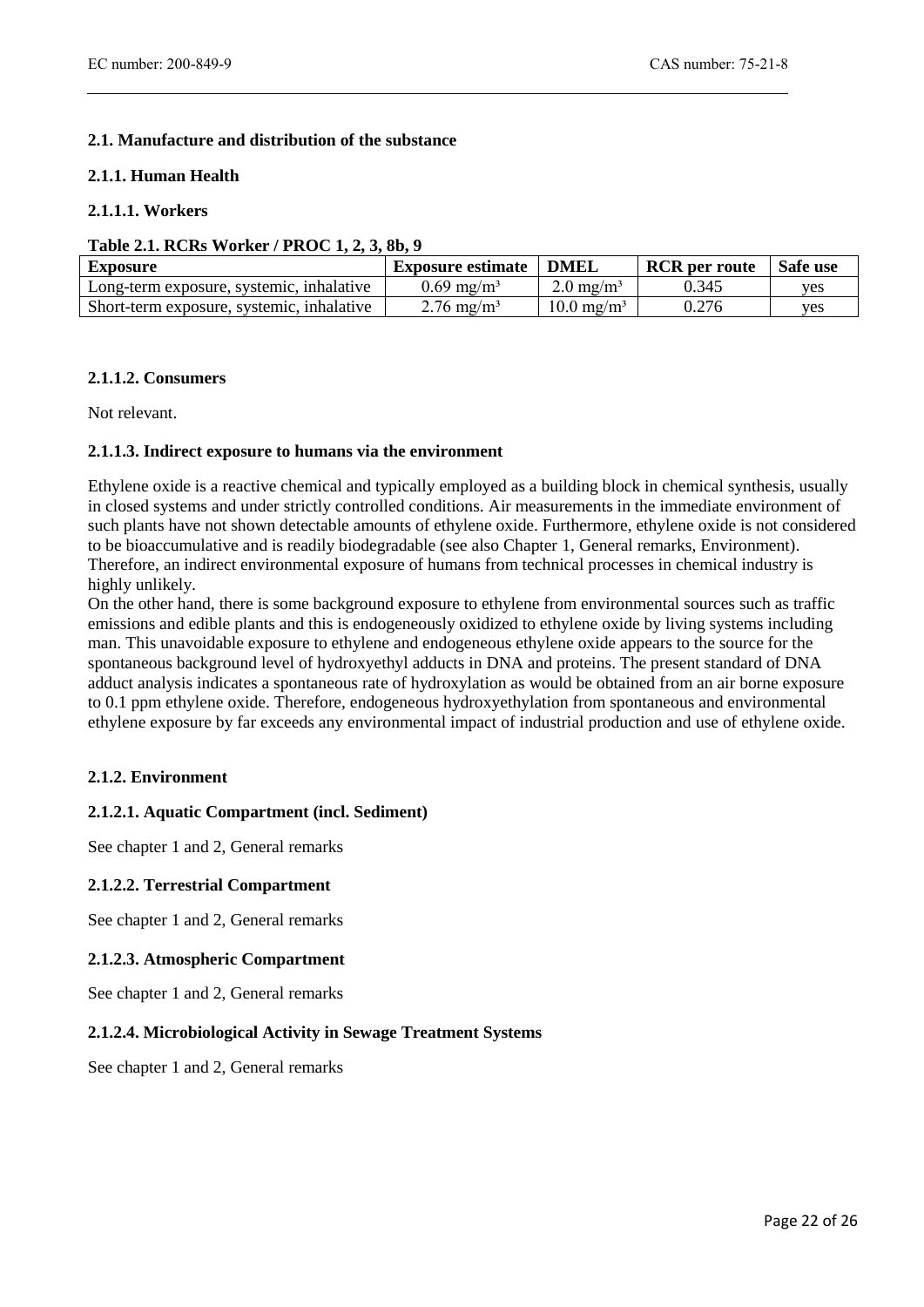# **2.2. Polymer production**

#### **2.2.1. Human Health**

# **2.2.1.1. Workers**

#### **Table 2.2. RCRs Worker / PROC 1, 2, 3, 8b, 9**

| <b>Exposure</b>                           | <b>Exposure estimate</b> | <b>DMEL</b>           | <b>RCR</b> per route | Safe use   |
|-------------------------------------------|--------------------------|-----------------------|----------------------|------------|
| Long-term exposure, systemic, inhalative  | $0.69 \text{ mg/m}^3$    | $2.0 \text{ mg/m}^3$  | 0.345                | ves        |
| Short-term exposure, systemic, inhalative | $2.76 \text{ mg/m}^3$    | $10.0 \text{ mg/m}^3$ | 0.276                | <b>ves</b> |

#### **2.2.1.2. Consumers**

Not relevant

#### **2.2.1.3. Indirect exposure to humans via the environment**

See 2.1.1.3

#### **2.2.2. Environment**

#### **2.2.2.1. Aquatic Compartment (incl. Sediment)**

See chapter 1 and 2, General remarks

#### **2.2.2.2. Terrestrial Compartment**

See chapter 1 and 2, General remarks

#### **2.2.2.3. Atmospheric Compartment**

See chapter 1 and 2, General remarks

#### **2.2.2.4. Microbiological Activity in Sewage Treatment Systems**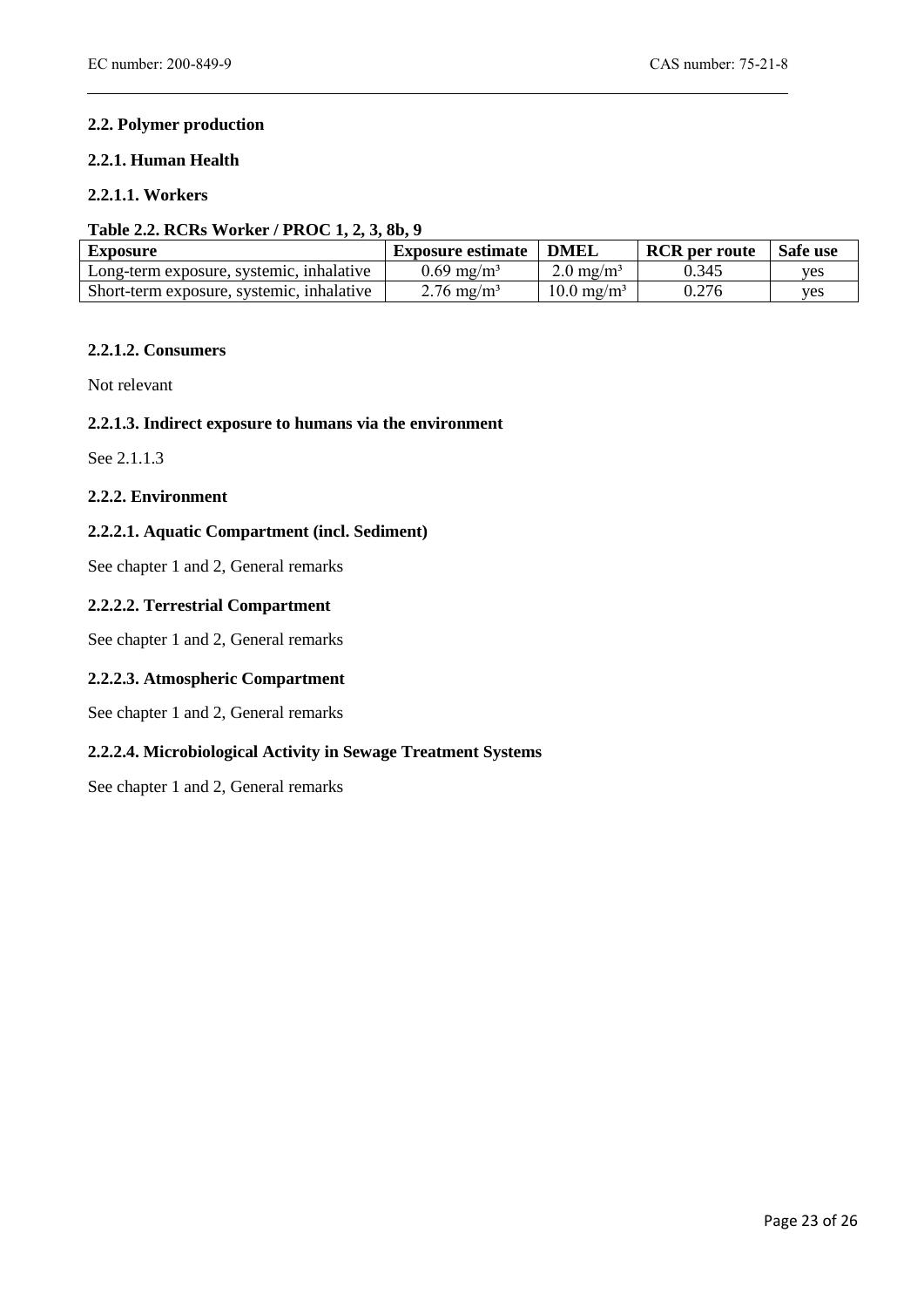# **2.3. Use as an intermediate**

#### **2.3.1. Human Health**

# **2.3.1.1. Workers**

#### **Table 2.3. RCRs Worker / PROC 1, 2, 3, 8b, 9**

| <b>Exposure</b>                           | <b>Exposure estimate</b> | <b>DMEL</b>           | <b>RCR</b> per route | Safe use |
|-------------------------------------------|--------------------------|-----------------------|----------------------|----------|
| Long-term exposure, systemic, inhalative  | $0.69 \text{ mg/m}^3$    | $2.0 \text{ mg/m}^3$  | 0.345                | ves      |
| Short-term exposure, systemic, inhalative | $2.76 \text{ mg/m}^3$    | $10.0 \text{ mg/m}^3$ | 0.276                | ves      |

#### **2.3.1.2. Consumers**

Not relevant

#### **2.3.1.3. Indirect exposure to humans via the environment**

See 2.1.1.3

#### **2.3.2. Environment**

#### **2.3.2.1. Aquatic Compartment (incl. Sediment)**

See chapter 1 and 2, General remarks

# **2.3.2.2. Terrestrial Compartment**

See chapter 1 and 2, General remarks

#### **2.3.2.3. Atmospheric Compartment**

See chapter 1 and 2, General remarks

#### **2.3.2.4. Microbiological Activity in Sewage Treatment Systems**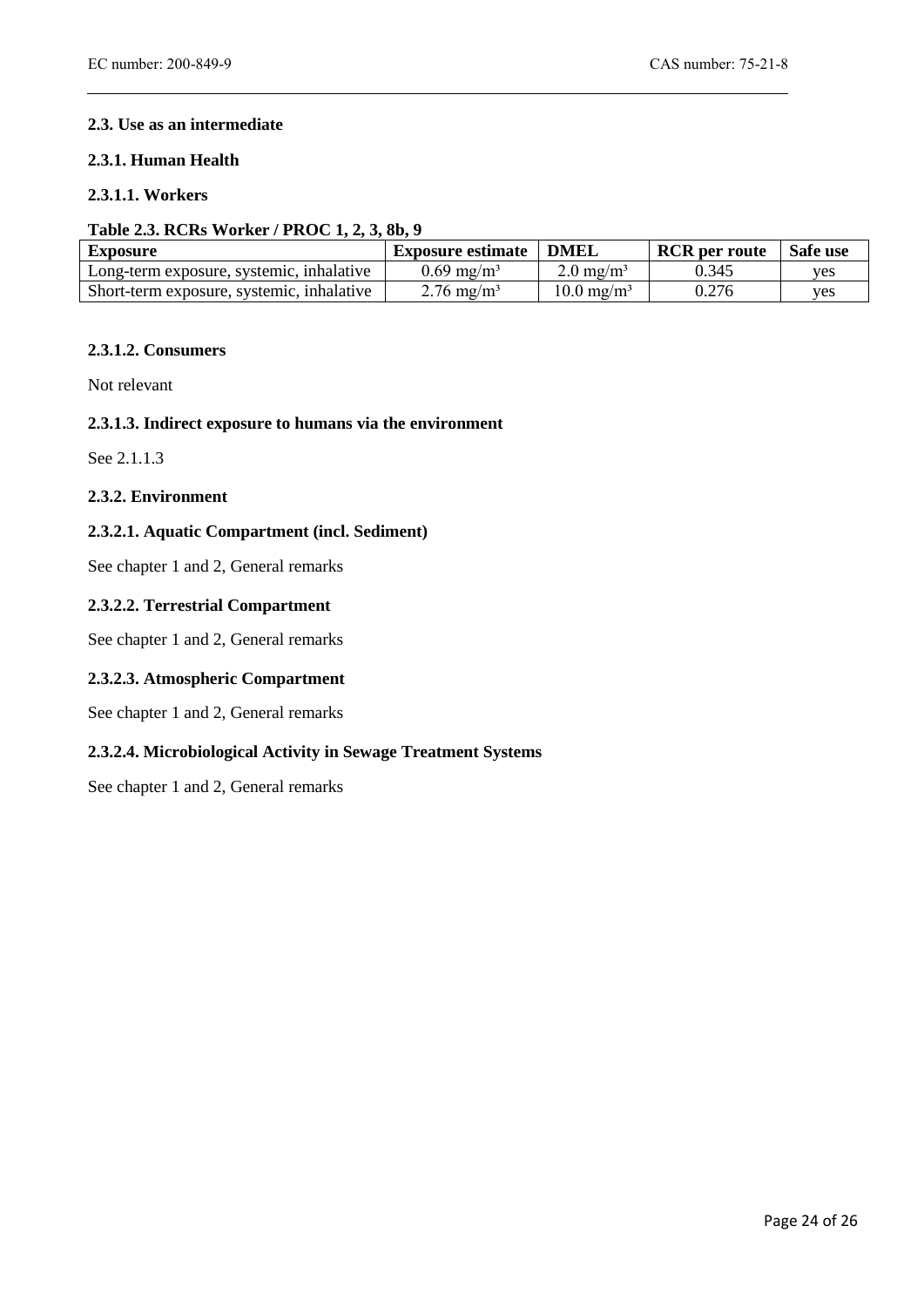# **2.4. Use as laboratory reagent**

#### **2.4.1. Human Health**

# **2.4.1.1. Workers**

#### **Table 2.4. RCRs Worker / PROC 15**

| <b>Exposure</b>                           | <b>Exposure estimate</b> | <b>DMEL</b>           | <b>RCR</b> per route | Safe use |
|-------------------------------------------|--------------------------|-----------------------|----------------------|----------|
| Long-term exposure, systemic, inhalative  | ).05                     | $2.0 \text{ mg/m}^3$  | $0.025\,$            | ves      |
| Short-term exposure, systemic, inhalative | ).91                     | $10.0 \text{ mg/m}^3$ | 0.091                | ves      |

# **2.4.1.2. Consumers**

Not relevant

#### **2.4.1.3. Indirect exposure to humans via the environment**

See 2.1.1.3

#### **2.4.2. Environment**

#### **2.4.2.1. Aquatic Compartment (incl. Sediment)**

See chapter 1 and 2, General remarks

### **2.4.2.2. Terrestrial Compartment**

See chapter 1 and 2, General remarks

#### **2.4.2.3. Atmospheric Compartment**

See chapter 1 and 2, General remarks

#### **2.4.2.4. Microbiological Activity in Sewage Treatment Systems**